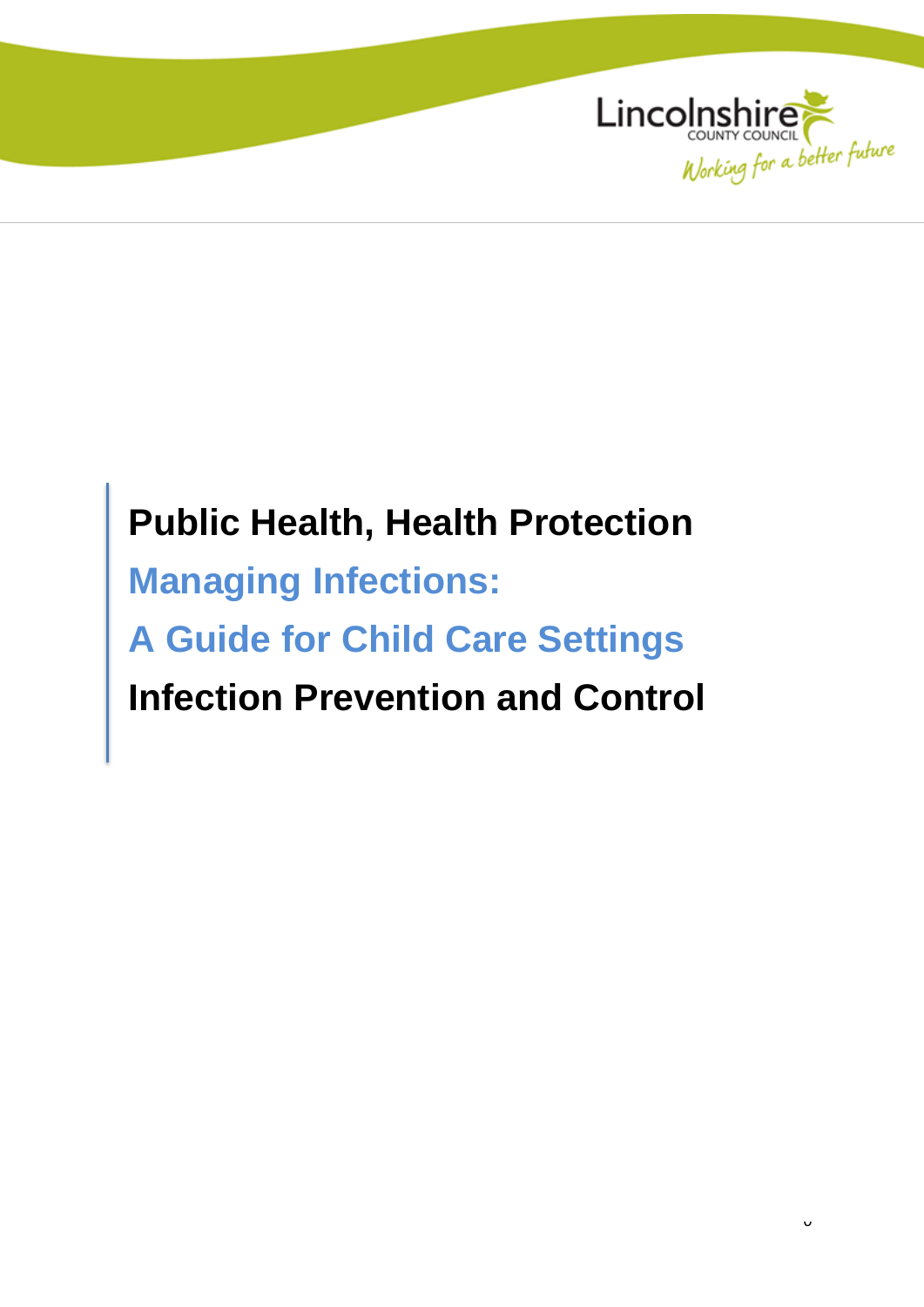

| <b>Version Control:</b>    |                                                                               |  |
|----------------------------|-------------------------------------------------------------------------------|--|
| <b>Version</b>             | Final Version 3.0                                                             |  |
| Type                       | Managing Infections:<br>A Guide for Child Care Settings                       |  |
| <b>Directorate</b>         | <b>Adult Care and Community Wellbeing</b><br>Public Health, Health Protection |  |
| Author                     | <b>Faye Hunter</b><br>Infection Prevention & Control Nurse Advisor            |  |
| <b>Approving Person</b>    | Tony McGinty, Director of Public Health                                       |  |
| <b>Approval Date</b>       | 1 <sup>st</sup> August 2019                                                   |  |
| <b>Issue Date</b>          | 12 <sup>th</sup> August 2019                                                  |  |
| <b>Frequency of Review</b> | Annual                                                                        |  |
| <b>Review Date</b>         | 1 <sup>st</sup> August 2020                                                   |  |
| <b>File Location</b>       | X drive-Public Health-IPC                                                     |  |

| <b>Version</b> | Section/<br>Paragraph/<br><b>Appendix</b> | <b>Description of</b><br><b>Amendments</b>                       | <b>Date</b> | <b>Author/Amended</b><br>by |
|----------------|-------------------------------------------|------------------------------------------------------------------|-------------|-----------------------------|
| 1.0            |                                           | Draft                                                            | 30/04/19    | Faye Hunter                 |
| 2.0            | All                                       | Post consultation<br>review. Terminology<br>clarification.       | 08/07/19    | Natalie Liddle              |
| 3.0            |                                           | Guidance ratified and<br>disseminated to<br>Children's Services. | 12/08/19    | Natalie Liddle              |
|                |                                           |                                                                  |             |                             |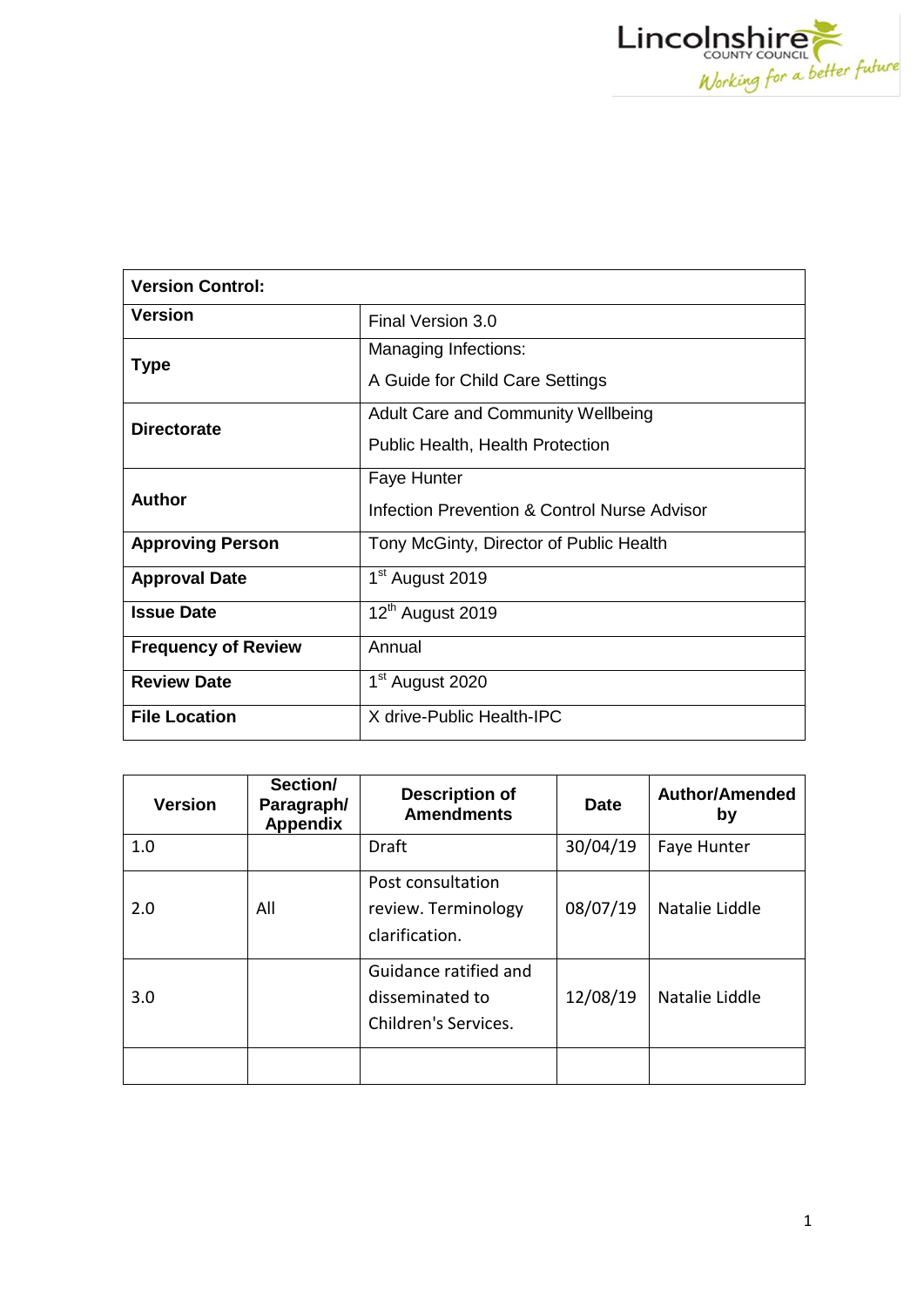

# **Table of contents**

| 1. About this document<br>4                              |                         |
|----------------------------------------------------------|-------------------------|
| 2. Introduction                                          | $\overline{\mathbf{4}}$ |
| 3. Spread of infections                                  | 5                       |
| a. Chain of infection                                    | 5                       |
| 4. Standard Infection Prevention and Control Precautions | $\overline{7}$          |
| a. Hand Hygiene                                          | $\overline{7}$          |
| b. Cleaning                                              | 8                       |
| i. Environmental                                         | 8                       |
| ii. Equipment                                            | 8                       |
| iii. Laundry                                             | 10                      |
| c. Managing body fluid and blood spillages               | 11                      |
| d. Personal Protective Equipment                         | 11                      |
| e. Waste Management                                      | 11                      |
| f. Exposure incidents                                    | 12                      |
| 5. Food Hygiene                                          | 13                      |
| 6. Outbreak management                                   | 15                      |
| a. Recognising an outbreak                               | 15                      |
| b. What to do in event of an outbreak                    | 15                      |
| c. Role of the Health Protection Teams                   | 16                      |
| d. Exclusion                                             | 17                      |
| 7. Notifiable Diseases                                   | 19                      |
| 8. Vaccinations and Immunisation                         | 20                      |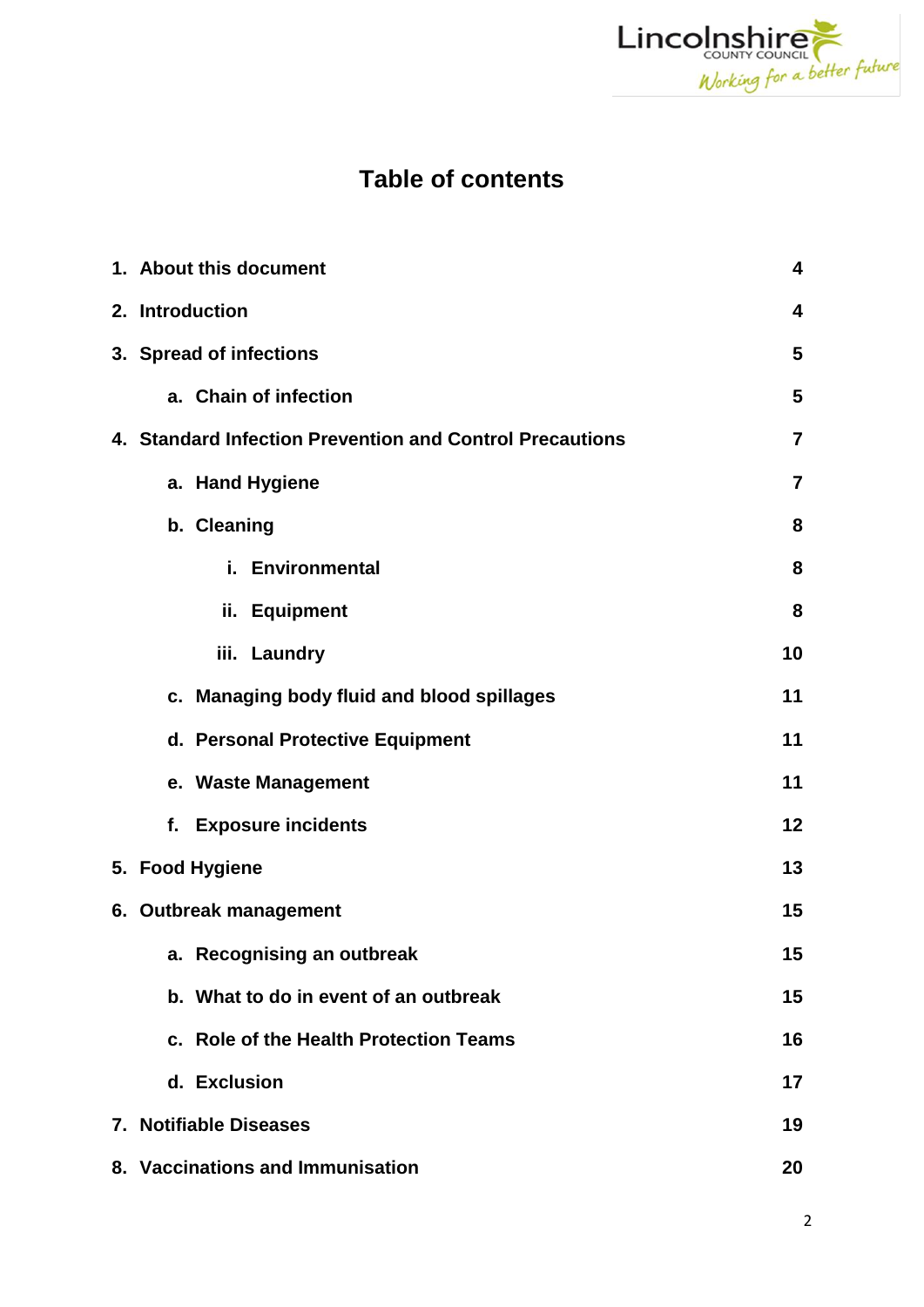

| 9. Contacts            | 22 |
|------------------------|----|
| 10. Appendices         |    |
| a. Hand Hygiene poster | 23 |
| b. Exposure flow chart | 24 |
| c. Exclusion chart     | 25 |
| d. Reporting form      | 28 |
| e. Action cards        |    |
| D&V<br>i.              | 29 |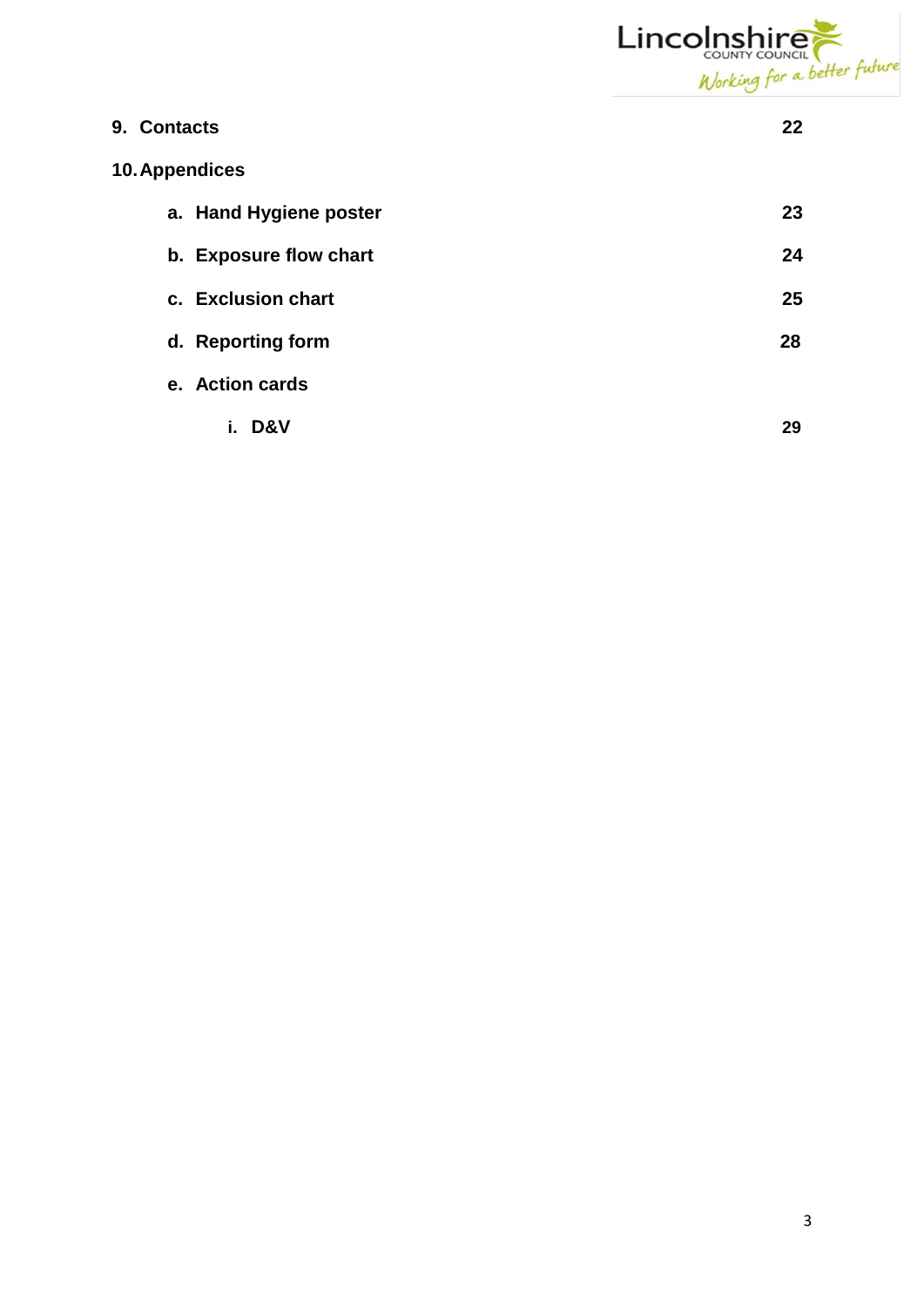

# **About this Document**

This document aims to provide guidance and support to child care settings, including nurseries, children's centres and day centres surrounding Infection Prevention and Control (IPC). It covers standard precautions for IPC and also offers some advice on how to manage an outbreak in the child care setting.

# **Introduction**

Child care settings are an ideal environment for the spread of infection and infectious diseases. Therefore, the setting must endeavour to provide a safe environment and good infection control measures are essential. This can only be achieved through education and awareness and the involvement of everyone. Staff, parents/carers and children can only adhere to good hygiene practices if they are provided with adequate facilities. These should be available at all times, not just during an outbreak. Parents should be encouraged to ensure that their child receives all appropriate routine vaccinations when they are due, unless there are true medical reasons why they should not. Failure to have a child immunised may put children who are too young to have been immunised or who have other medical conditions that prevent them from being immunised at risk.

Young children may be more susceptible to infection and infectious diseases because:

- They have an immature immune system and will not have had previous encounters with some micro-organisms which cause infection.
- They will not have completed their full course of childhood immunisation.
- The degree of close contact with other young children.
- They have a lack of understanding due to their age of the importance of good hygiene practices.
- The tactile nature of children's play and their natural intimacy with others.

A child who has contracted an infectious disease usually shows general signs of illness before development of a rash or other typical symptoms. Thus the child may complain of shivering attacks or feeling cold, headache, vomiting, sore throat or just vaguely feeling unwell. Such symptoms, when a particular infectious disease is prevalent, should make the staff suspicious. In these circumstances, parents should be advised to consult their doctor. In the meantime, the child should be kept separate from other children and kept warm and comfortable. If symptoms appear very serious or distressing, staff should call an ambulance to ensure immediate assessment and/or treatment for the child. Staff must inform the parents/carers of all children who use the setting if there is a known circulating disease.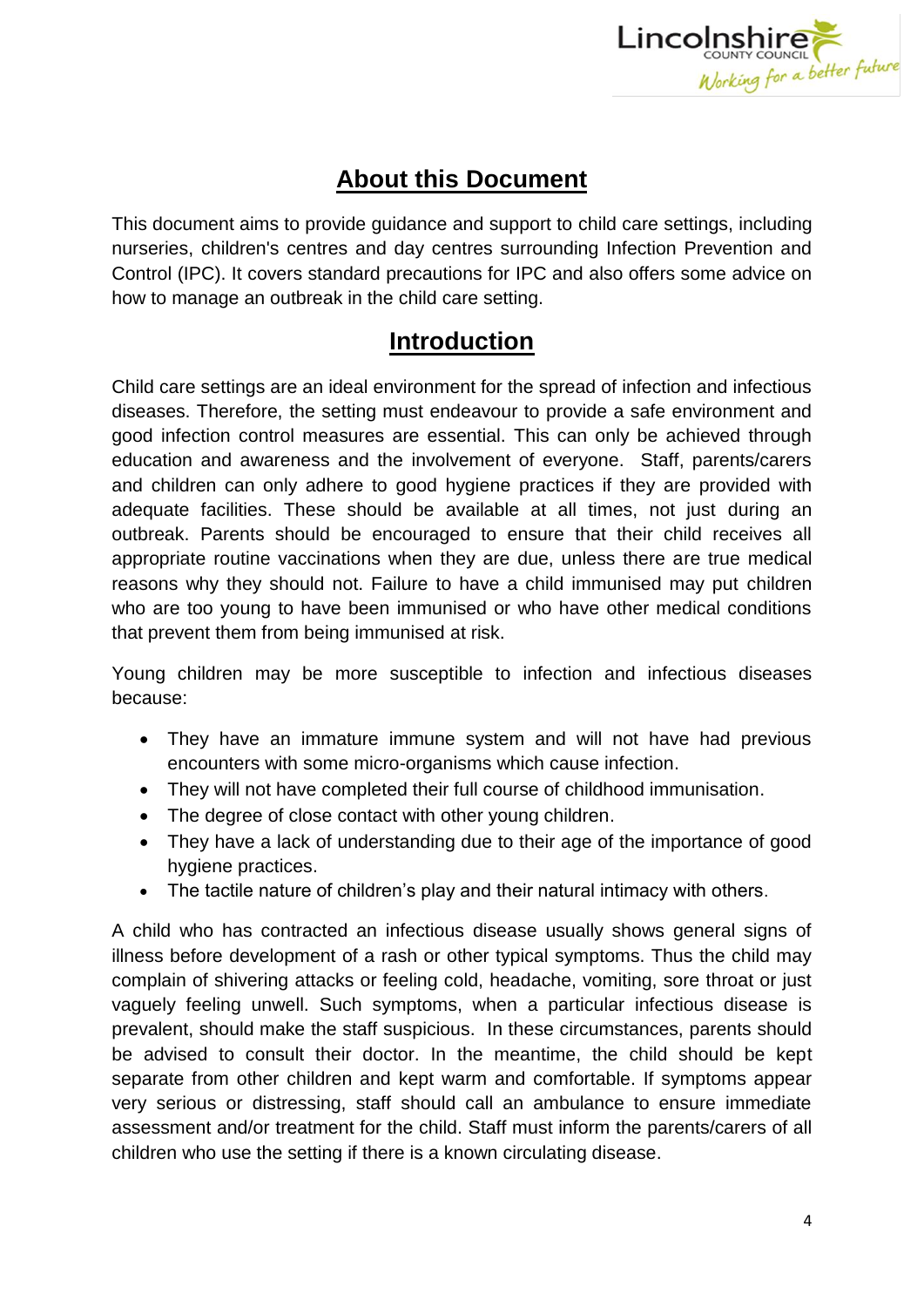

# **Spread of Infections**

An infection is caused by a micro-organism that is pathogenic**.** This means that the organism is capable of causing disease in its host**,** such as bacteria or viruses. There are two main ways of transmission for pathogenic micro-organisms, direct contact and indirect contact<sup>1</sup>

# **Direct contact spread:**

- Skin contact e.g. holding hands can be a way of transmission for scabies and ringworm.
- Head to head contact can also facilitate the transmission of head lice.

# **Indirect contact spread:**

- Aerosol (small droplet) spread small droplets in the air caused by coughing or sneezing are inhaled or ingested (swallowed) by another person. Examples of such diseases are Norovirus, colds, measles and mumps.
- Droplet spread droplets in the air caused by coughing or sneezing and then inhaled or ingested (swallowed) by another person. As these droplets are larger than for aerosol spread they cannot be carried long distances so close contact with the infected person is required. An example of such a disease is influenza.
- Faecal/oral route of spread For some diseases e.g. gastroenteritis and Hepatitis A, the infecting organism is excreted in the faeces (motions). The hands of an infected person may become contaminated after they wipe themselves and, after inadequate hand washing when going to the toilet, the infecting organisms may be transferred to others' hands and subsequently to their mouths.

From the above, it is clear that different diseases will need diverse approaches to prevent their transmission within the child care setting.

# **3a.The chain of infection**

 $\overline{\phantom{a}}$ 

The chain of infection describes the factors that must be present for an infection to occur. If one of the links is not there then an infection is unlikely to occur.

- 1. The infectious agent is the micro-organism, so the bacteria or virus.
- 2. The reservoir is the where the infection comes from, so people, animals, food etc.
- 3. The portal of exit is the way in which the infectious agent leaves the reservoir.

 $^1$  The Royal Marsden NHS Foundation Trust (2011). Infection Prevention and Control. In: L. Dougherty and S. Lister (eds.) The Royal Marsden Hospital Manual of Clinical Nursing Procedures, eighth edition. West Sussex: Wiley Blackwell, 93-154.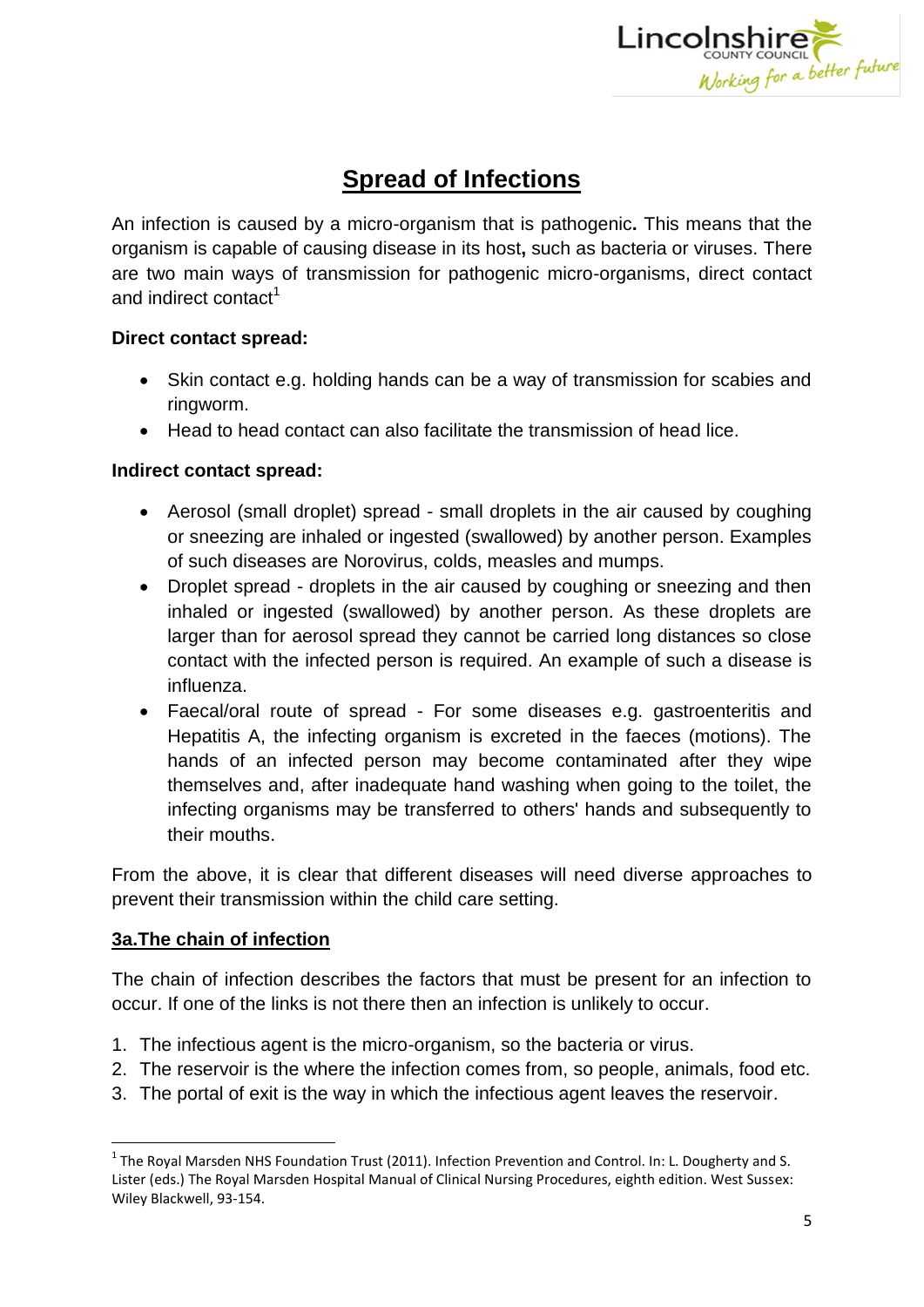

- 4. Means of transmission is how the infectious agent is transmitted, so airborne, blood borne etc.
- 5. The portal of entry is the way in which the infectious agents enter the body, so mouth, nose, wounds etc.
- 6. The person at risk is determined by a number of factors including age, medical conditions, suppressed immune system etc.



### **Actions to prevent the spread of infections.**

There are points during the chain of infection that can be 'broken' by certain measures therefore preventing an infection occurring. This can include hand washing and the use of personal protective equipment (PPE).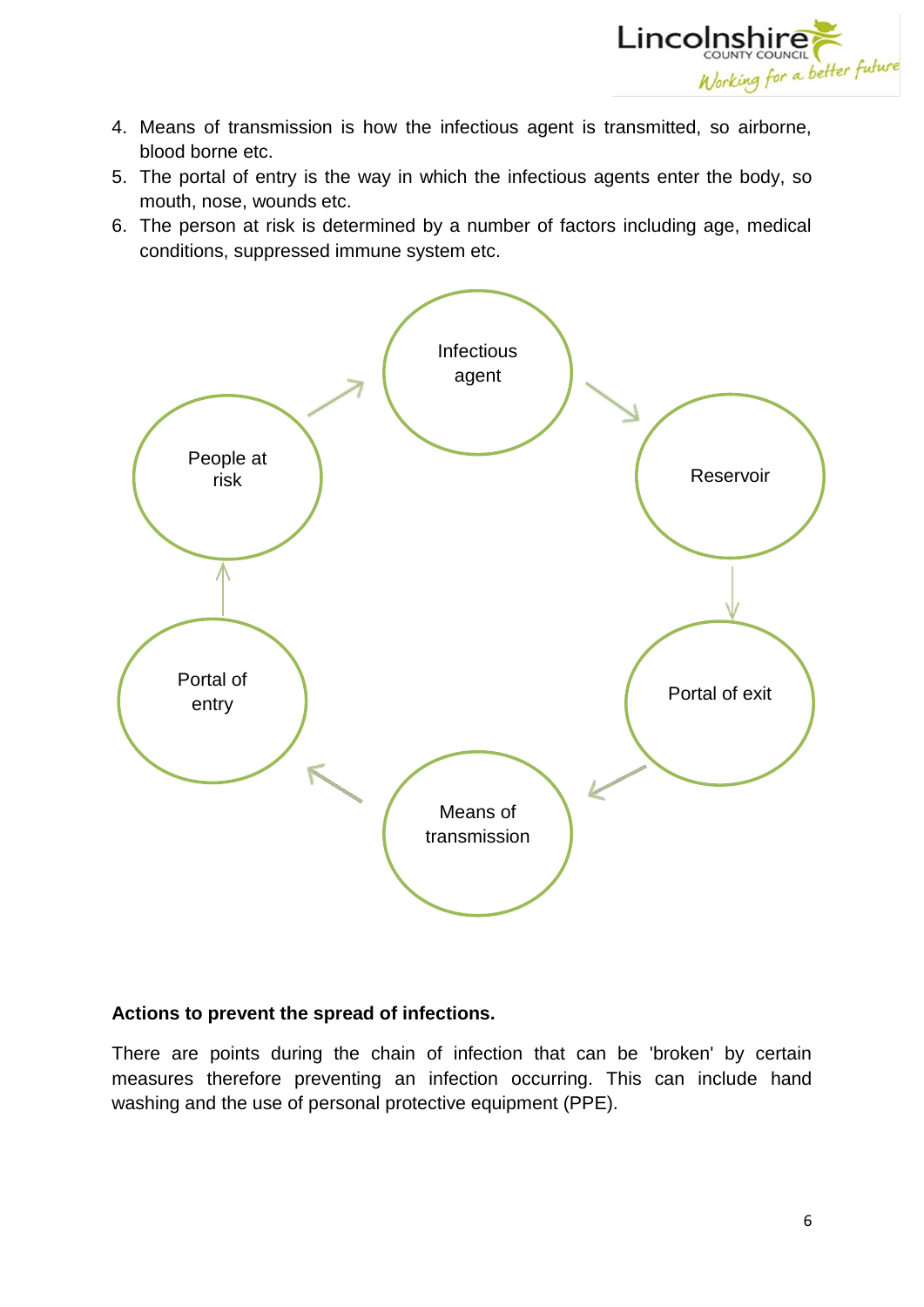

# **Standard Infection Prevention and Control Precautions**

# **4a. Hand Hygiene**

Hand washing is one of the most important ways to prevent the spread of infections. Hands become easily contaminated e.g. after having been to the toilet or having changed a nappy. Germs on a child's hand can easily pass to other children's hands and staff members by direct touch (e.g. holding hands) or by contamination of objects (e.g. via contaminated toys). Once on the hands it is easy for germs to get into the mouth. Many infections are spread in this way. If hands are thoroughly washed, the number of germs they carry will be greatly reduced. Washing hands before eating helps to further reduce the risk of ingesting (swallowing) germs that may have contaminated the hands.

Hands must be washed:-

- Before preparing, serving or eating food
- After using the toilet
- After changing a nappy
- After any cleaning procedure, including spillages
- After handling soiled clothing
- After dealing with waste
- When hands look or feel dirty.

Children must be encouraged to wash their hands after every visit to the toilet and always prior to eating.

It is important that information regarding hand hygiene is given to parents/carers and children to follow, this may be in the form of posters on walls and in particular above sinks. Cotton (terry) towels are not recommended. The most satisfactory method of drying hands is with good quality disposable paper towels. Use disposable gloves where possible. Remove jewellery i.e. rings with stones or ridges, wristwatches or bracelets before washing hands. The use of nailbrushes is not recommended, as they are a potential source of infection. Parents/carers should be encouraged to promote good hand hygiene in the children.

### **Alcohol gels**

It is important to note that alcohol is not a cleansing agent, to be used in place of hand washing, and that visible dirt must be removed with liquid soap and warm water. Alcohol does not have any lasting action and has limited activity against bacterial spores. Alcohol hand rubs or gels can however offer a practical and acceptable alternative to hand washing in some situations, as long as hands are not visibly dirty and have not undertaken a dirty procedure e.g. nappy changing.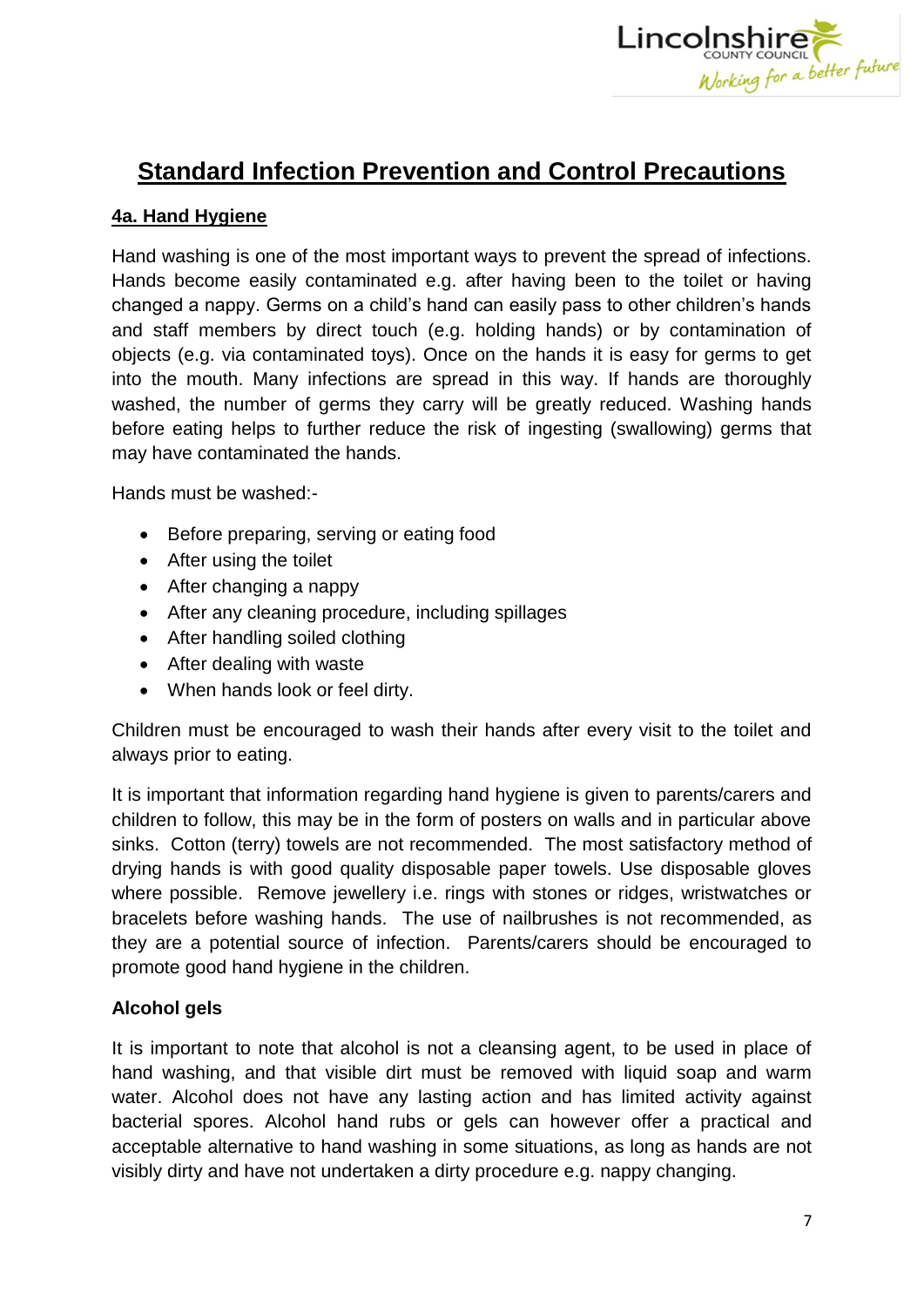

# **4b. Cleaning<sup>2</sup>**

# **i. Environment**

Cleaning of the general environment must be undertaken daily. It may help to have a cleaning schedule in place so that all staff know what needs cleaning, when it needs cleaning and how. For general cleaning a general purpose cleaning fluid used following manufacturers guidelines will be enough to ensure the environment is clean. For areas like toilets and kitchens a disinfectant may be used. Child care settings must adhere to the Control of Substances Hazardous to Health (COSHH) regulations and the manufacturer's guidance when using chemicals. Please note that there are specific regulations regarding hygiene in the kitchen, for advice about this please contact your local Environmental Health Department

Toilet seats, flush handles and toilet bowls/potties must be disinfected every day or when visibly contaminated. Other surfaces that may have been touched by contaminated hands e.g. door handles and taps should also be cleaned daily. In addition, there should be arrangements for regular checks on toilet areas so that any accidental spillage or contamination can be dealt with promptly. Toilets should be flushed every morning to prevent the build-up of bacteria which may lead to Legionnaires Disease. As there will be children who are still in nappies attending the setting there must also be appropriate changing facilities.

Nappies must be changed in a designated area away from play facilities, and not where food or drink is prepared or consumed. Soiled nappies should be wrapped in a plastic bag before disposal in a bin. The nappy disposal bin should have a footoperated lid. Where there are substantial numbers of used nappies or sanitary products arrangements must be made for appropriate disposal (e.g. a contract with a registered waste disposal company). Staff should ensure that nappy changing mats are wiped with a medicated universal wipe and dried **after each use** and every morning and evening where practicable. It is good practice to supply disposable roll which can be used on the mat to lay babies on, this must be removed appropriately disposed of immediately after use. Changing mats should be checked weekly for tears. If the plastic cover is torn, the mat should be replaced. Hand washing facilities (which includes hand wash basin, liquid soap, paper towels and a foot operated bin) must be available within the nappy changing area/room.

# **ii. Equipment**

Shared equipment is a potential source of transmission of infection. Objects which can become contaminated when handled by children or put in their mouths are of

 2 Health Protection Scotland (2015) Infection Prevention and Control in Childcare Settings (Day Care and Childminding Settings). Available from: https://www.documents.hps.scot.nhs.uk/hai/infectioncontrol/guidelines/infection-prevention-control-childcare-2015-v2.pdf [Accessed on 19.12.18]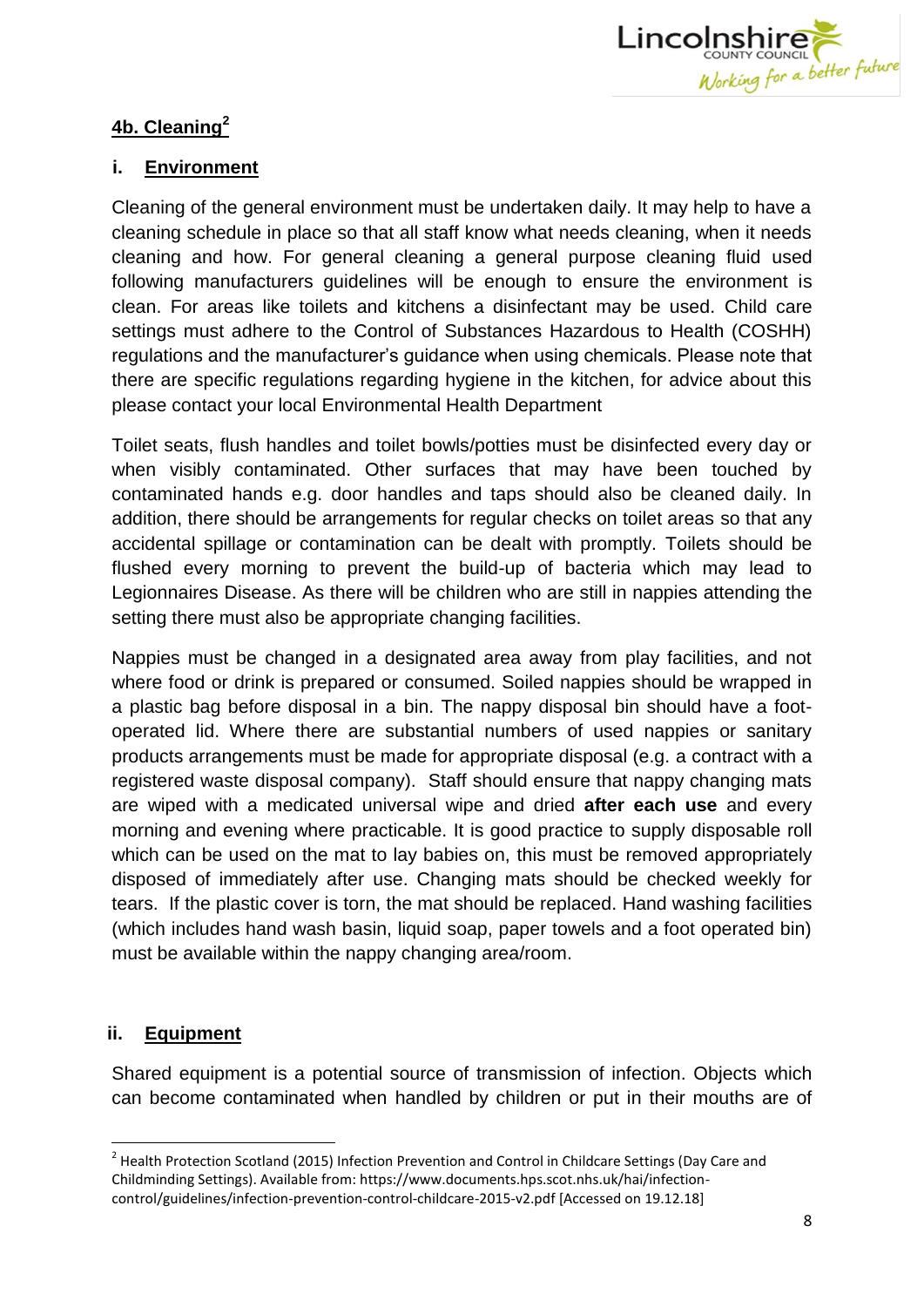

particular significance where cleaning is concerned e.g. high chairs or toys. Communal toys should be washable and must be regularly cleaned in hot water and detergent then dried. It is recommended that this is carried out on a weekly basis but in practice this should be where reasonable and practicable. It is also good practice to ensure that toys are cleaned when visibly soiled. Ensure that manufacturer's guidance and instructions are followed when cleaning toys.

Check toys regularly to make sure that they remain in a safe condition and are physically clean. If a toy becomes unsafe or dirty remove it from use immediately. Do not put damaged or dirty toys back into storage or leave them out for children to play with. Keep a check list to ensure all toys are cleaned regularly and establish a rota for cleaning. Hands should be washed after handling toys which have not been cleaned.

Be aware that toys can become contaminated with body fluids; including blood, nasal and eye discharge, saliva, urine and faeces and **must** be cleaned before other children are allowed to play with them. It is essential that staff are particularly vigilant in removing and cleaning toys if it is known that the child using them has an infection. **Never** use second hand toys.

Toys provide an excellent route for spreading respiratory viruses such as influenza or respiratory syncytial virus. Therefore toys should be removed if they have been placed in a child's mouth or near nasal secretions. If these viruses are known to be circulating in the local community during the winter months in particular, then staff may wish to consider selecting easier to clean toys for continuous provision in the setting. Make sure the toys are not left on the floor where they may be a danger to others or become dirty or contaminated. Children should be supervised whilst playing with toys to ensure that the toys are played with appropriately and toys must not be allowed to be taken to the toilet areas.

| <b>Play</b>                | <b>Care Instructions</b>                                                                                                                                                                                                                                                                                                                       |
|----------------------------|------------------------------------------------------------------------------------------------------------------------------------------------------------------------------------------------------------------------------------------------------------------------------------------------------------------------------------------------|
| <b>Equipment</b>           |                                                                                                                                                                                                                                                                                                                                                |
| Soft toys                  | Soft toys are not recommended for use in the setting, but if they are<br>used, they should be on a cleaning schedule, and should be washed<br>with detergent and hot water on a monthly basis and when visibly<br>dirty. This schedule will also assist in identifying for disposal any<br>damaged toys or toys that cannot easily be cleaned. |
| Playdough                  | It is important that children wash their hands before and after use.<br>Skin lesions must be covered. Play dough should be routinely<br>disposed of after a week. In event of an outbreak playdough must not<br>be used and any that has previously been used should be disposed<br>of immediately.                                            |
| Plastic and<br>wooden toys | Toys should be cleaned after use using hot soapy water and dried<br>thoroughly. (This includes play homes and play tables). Toys should                                                                                                                                                                                                        |
|                            | be inspected regularly for breakages and discarded if not intact.<br>Broken toys may harm children and could harbour bacteria.                                                                                                                                                                                                                 |
| Electrical and             | Non-electrical toys should be surface wiped after use with a damp                                                                                                                                                                                                                                                                              |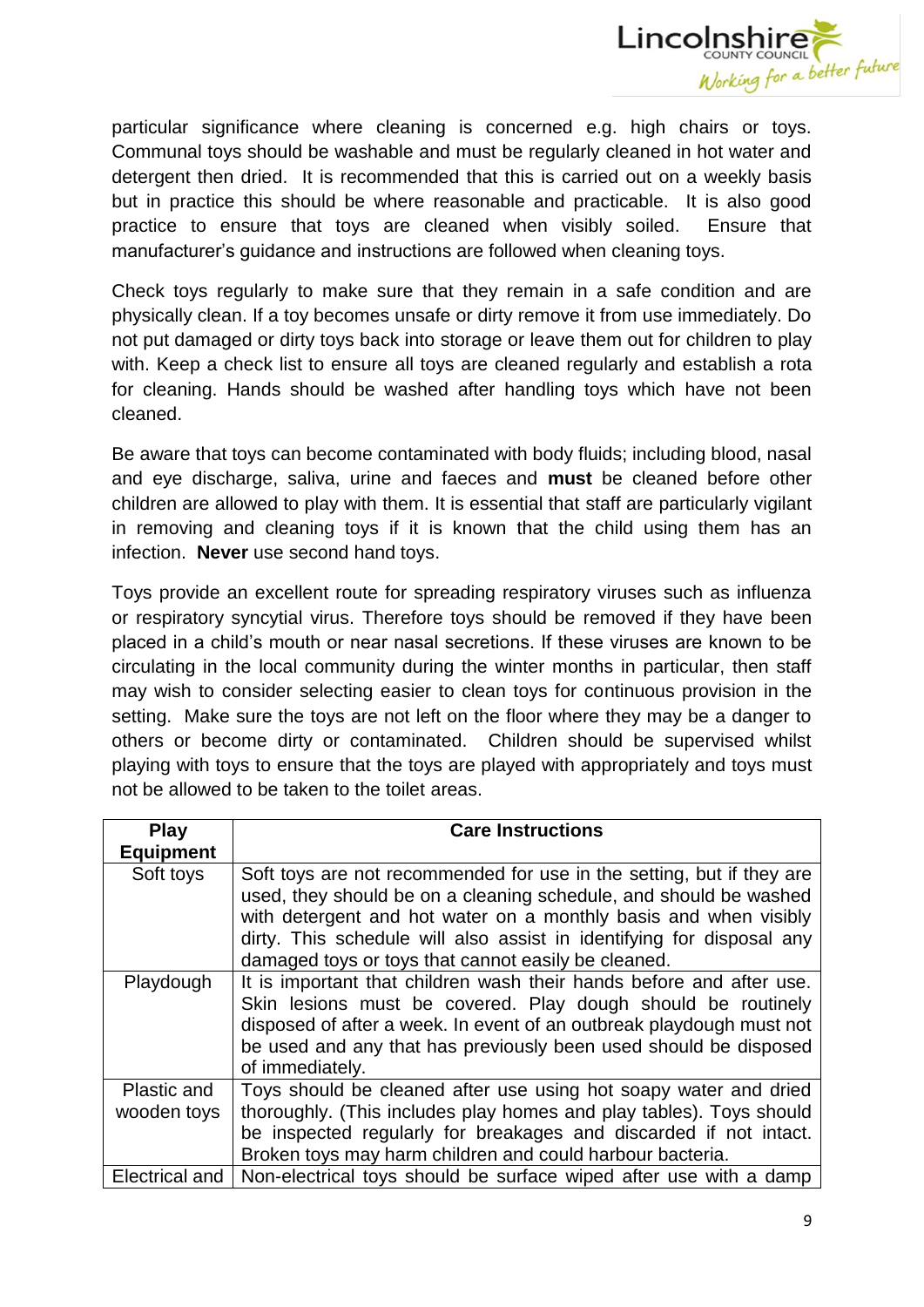

| mechanical<br>toys                 | cloth that has been rinsed in hot water and detergent and then dried.<br>Ensure that electrical toys have been unplugged form the mains prior<br>to cleaning. The surface of electrical toys must be wiped with a cloth<br>which has been wet with detergent and water solution and well<br>wrung out. Avoid wetting the toys too much.                                                                                                                                                                                                                                                                                                                                                                                                                                                                                                                                       |
|------------------------------------|-------------------------------------------------------------------------------------------------------------------------------------------------------------------------------------------------------------------------------------------------------------------------------------------------------------------------------------------------------------------------------------------------------------------------------------------------------------------------------------------------------------------------------------------------------------------------------------------------------------------------------------------------------------------------------------------------------------------------------------------------------------------------------------------------------------------------------------------------------------------------------|
| Water<br>equipment<br>and sandpits | Water play trays should be emptied immediately after use and dried.<br>They should be stored deflated or inverted. Fresh water should be<br>added each day. Children with open sores or wounds should not play<br>in the water. All water play equipment should be cleaned using<br>detergent and water and dried after use. Sandpits should be<br>covered for protection and sand kept clean by regular sieving. The<br>sand should be changed regularly.                                                                                                                                                                                                                                                                                                                                                                                                                    |
| <b>Ball pools</b>                  | Ball pools should be cleaned using a general-purpose detergent and<br>hand-hot water. The balls are usually cleaned in a string bag. Clean<br>the ball pool at the same time with general-purpose detergent and<br>hand-hot water. Dry with paper towels, or a clean towel that you<br>wash after use. Inspect balls and pool before use and clean as<br>necessary, or follow the manufacturers' instructions. Do not allow<br>children to eat or drink in the ball pools. Do not allow children who<br>feel unwell to enter the ball pool. Remove any litter or damaged balls.<br>If a child has a toilet accident in the ball pool, all children should be<br>removed from the ball pool and all the balls and the ball pool cleaned<br>at the same time. If you use a cleaning contractor, make sure that<br>there is a written record to show the cleaning has been done. |
| <b>Books</b>                       | Books should be wiped regularly and inspected for signs of<br>infestation, damp, mildew and discharged when necessary. Books<br>that are visibly soiled/contaminated with blood or body fluids must be<br>discarded.                                                                                                                                                                                                                                                                                                                                                                                                                                                                                                                                                                                                                                                          |

# **Storage of toys**

Toys must be stored in a designated washable rigid container which has a lid and this container must be washed regularly.

### **Multisensory rooms**

A robust cleaning schedule must be in place for these rooms. All surfaces must be cleaned weekly with hot water and detergent. Water in bubble tubes carries a theoretical risk of Legionella dispersal where these are not changed regularly and according to manufacturer's instructions. If the seal should break then this can cause a potential hazard. It is advisable to discuss the maintenance of the tubes/water with the device manufacturer.

### **iii. Laundry**

If staff wear a uniform they should be washed after each wear according to the manufacturer's instructions. Any linen that the setting uses i.e. towels, flannels etc.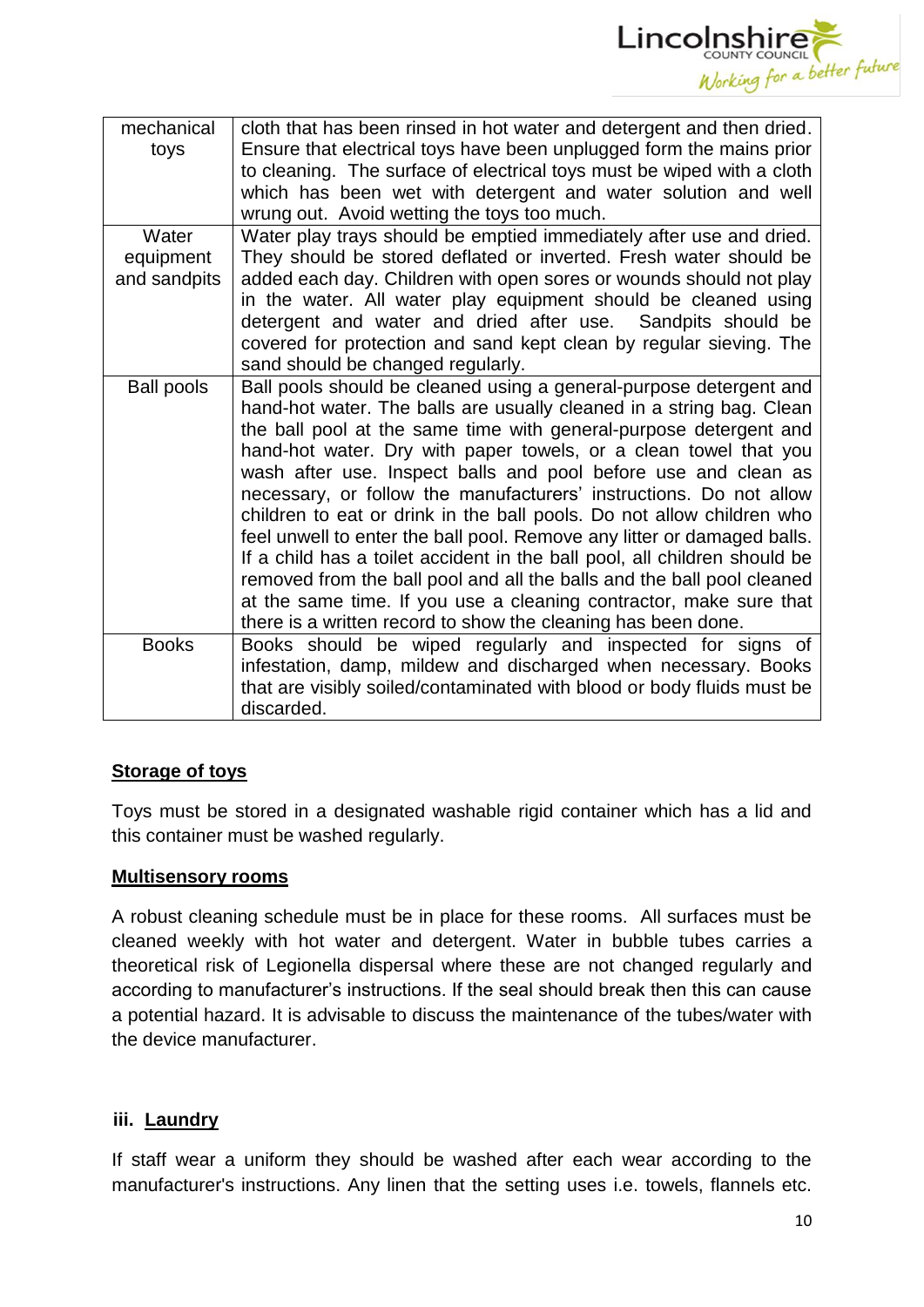

should be washed after each use and preferably single person use only. All clean linen should be kept in a clean area away from dirty linen.

Any soiled linen or clothing must be placed in a red soluble bag and washed separately to other linen. If it is a child's clothing then it should be placed in a red bag with the child's name on and given to the parent/carer on collection of the child. They should be notified that the clothing is soiled and advised to wash at the highest temperature stated in the washing instructions.

# **4c. Managing body fluids**

It is likely that there is a risk of coming into contact with bodily fluids in a child care setting, particularly as some children who use the services may still be in nappies or using a potty. All spillages of body fluids (e.g. urine, vomit, faeces or blood) should be dealt with immediately. When dealing with a spillage staff should wear disposable gloves and a disposable apron, and try to absorb as much of the spillage as possible with absorbent paper towelling. This can be disposed of in a plastic waste sack or flushed down the toilet if in small amounts. If indoors, clean the area with an appropriate detergent, rinse, dry and ventilate the area. For spillages outside, sluice the area with hot water and always remember to wash your hands after removing gloves.

# **4d. Personal Protective Equipment**

Personal protective equipment (PPE) comes in many forms. The most commonly used include gloves and aprons. All PPE must be single use and disposable. PPE should be worn at point of care if there is a risk of coming into contact with blood or body fluids. PPE must also be worn when handling waste and cleaning potties.

### **4e. Waste Management**

It is important that waste is managed effectively to reduce the risk of infections spreading.

All bins throughout the setting should be a pedal lid bin, to ensure that waste cannot be removed from the bin by anyone and also to contain the waste and prevent overfilling. There should also be appropriate bins for different waste streams.

| <b>Waste produced</b>         | Waste stream                    |
|-------------------------------|---------------------------------|
| General household waste       | <b>General landfill</b>         |
| Cardboard, paper, plastic etc | Recycling                       |
| Nappies, wipes not infectious | Deep landfill                   |
| Infectious waste              | Orange bags – special disposal. |

The setting should have a schedule for emptying the bins and ensure that bins are kept clean. Ensure that the main bin is in a place that cannot be accessed by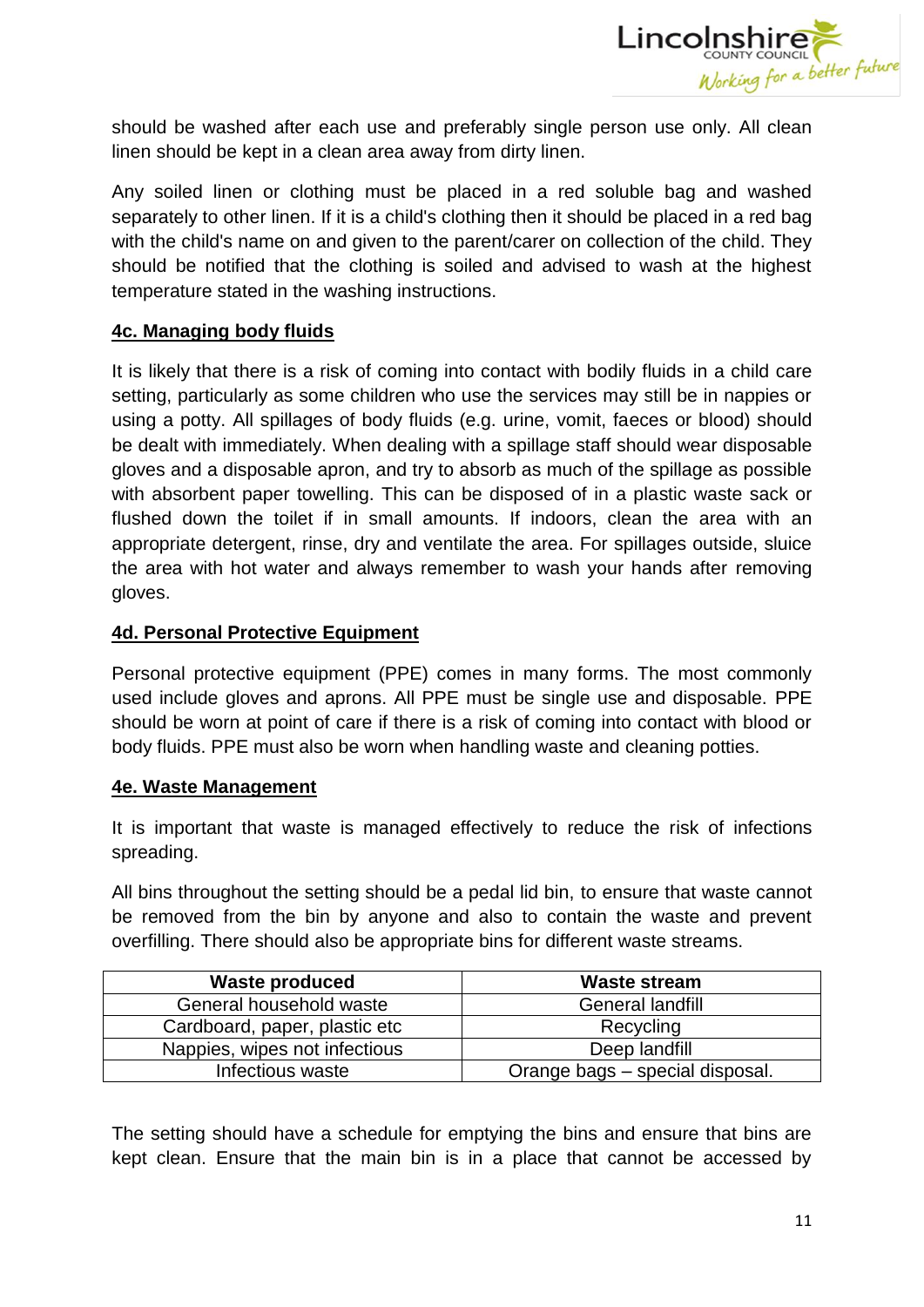

animals and is away from play areas. Follow the local waste collection guidelines for days that the main bin will be emptied.

# **4f. Exposure incidents <sup>3</sup>**

Exposure incidents cover any situation whereby someone has come into contact with a potential source of infection or chemical. This can be via a break in the skin either from a bite or sharps injury, or via the eyes, nose or mouth.

If the exposure is a potential source of infection then it is important that quick action is taken. If the injury is a bite or scratch and breaks the skin then the following action should be taken:

- 1. Bleed it squeeze the site to encourage blood to flow. Do not suck the wound.
- 2. Wash it run it under warm running water.
- 3. Dry it dry with paper towels then dispose of them appropriately.
- 4. Cover it cover it with a bandage or plaster to prevent other ,matter entering the wound.
- 5. Seek medical advice if there is a risk that you could have been exposed to a blood borne virus then you need to seek medical attention immediately.
- 6. Report it follow your local guidelines and report the injury to the appropriate person.

If the exposure was from a chemical or other substance going in the eyes, mouth or nose then the following actions need to be taken:

- 1. Rinse using water.
- 2. Remove contact lenses if wearing.
- 3. Use eye wash kits if available.
- 4. Seek medical advice.

 $\overline{\phantom{a}}$ 

5. Report it - follow your local guidelines and report the injury to the appropriate person.

 $3$  The Royal Marsden NHS Foundation Trust (2011). Infection Prevention and Control. In: L. Dougherty and S. Lister (eds.) The Royal Marsden Hospital Manual of Clinical Nursing Procedures, eighth edition. West Sussex: Wiley Blackwell, 93-154.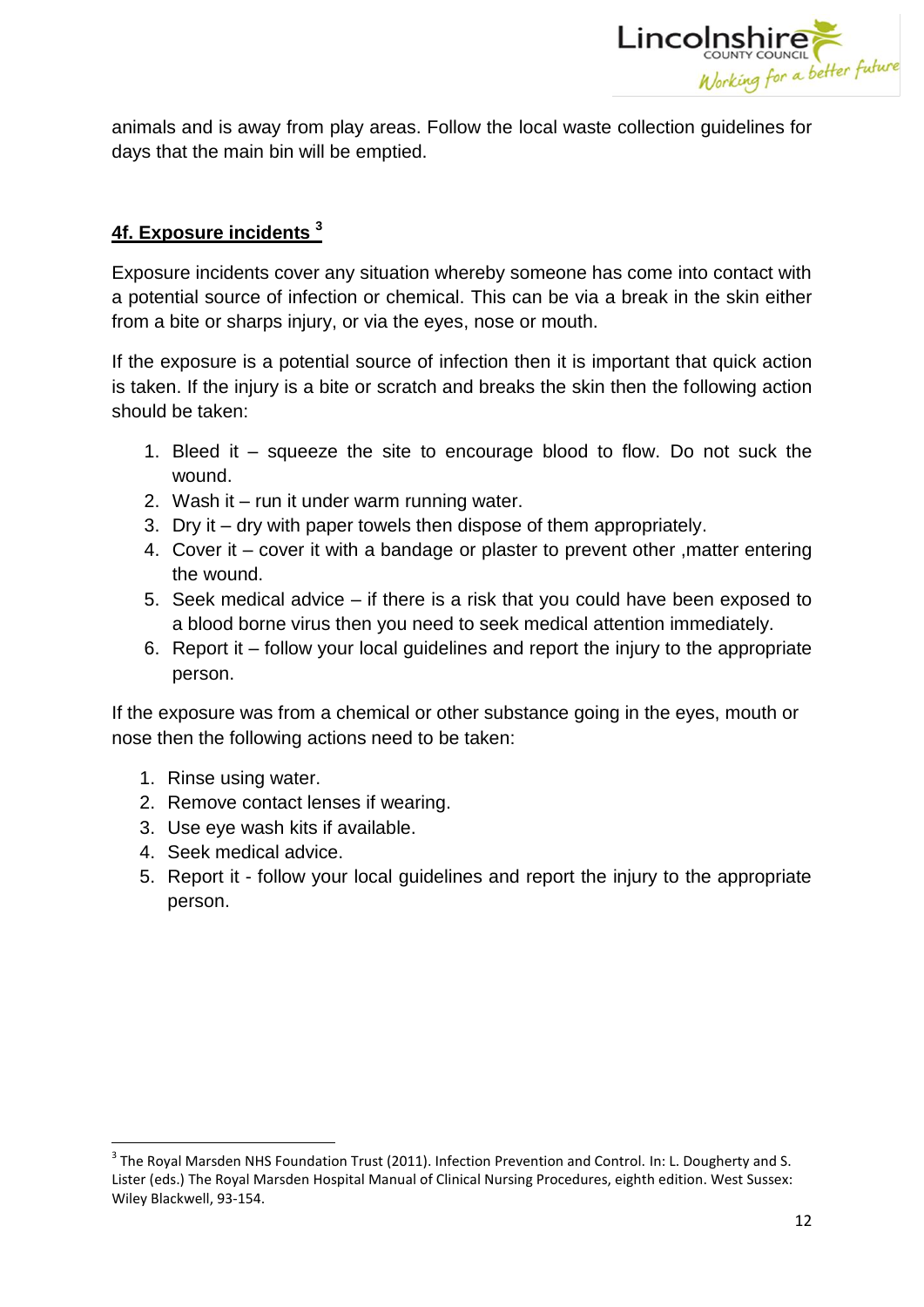

# **Food Hygiene**

If a child care setting provides food, drink or reheats food provided by parents, then you **must** comply with food safety and hygiene regulations. Nurseries are classed as non-domestic properties and they must ensure they are registered with the Local Council. The property must also be registered as a business that handles food and is required by food safety law to comply with the food safety management system (HACCP).

The food standards agency (FSA) have produced 'Safer foods, better business' system. Depending on the type of child care setting, the pack may differ. For example for a Children's Centre the pack 'Safer foods, better business for caterers' is the most appropriate and can be found at [https://www.food.gov.uk/business](https://www.food.gov.uk/business-guidance/safer-food-better-business-for-caterers)[guidance/safer-food-better-business-for-caterers.](https://www.food.gov.uk/business-guidance/safer-food-better-business-for-caterers) This guidance provides information on all aspects of food hygiene and provides some checklists to work from.

It is vital that all staff who work with food have some level of food hygiene training. The 'Safer food, better business' packs provide some guidance on the kind of topics that should be covered in the training. The City of Lincoln Council website has information on some food hygiene training providers.

The City of Lincoln Council Food, Health and Safety Team are introducing a Food Business Star Award and publishing the results of inspections, more information can be found at www.lincoln.gov.uk.

All child care settings where food and drink are provided, must be registered with Environmental Health. If staff are handling food and contract certain communicable diseases, or develop septic lesions on the exposed skin, there may be a risk of food contamination. Staff must inform their line manager if they are suffering from any of the following diseases:

- Typhoid Fever
- Paratyphoid Fever
- Other Salmonella infections
- Staphylococcal infections likely to cause food poisoning e.g. impetigo, septic skin lesions, exposed infected wounds, boils etc.
- Dysentery
- Diarrhoea the cause of which has not been established
- Hepatitis A (infective jaundice)
- E.coli O157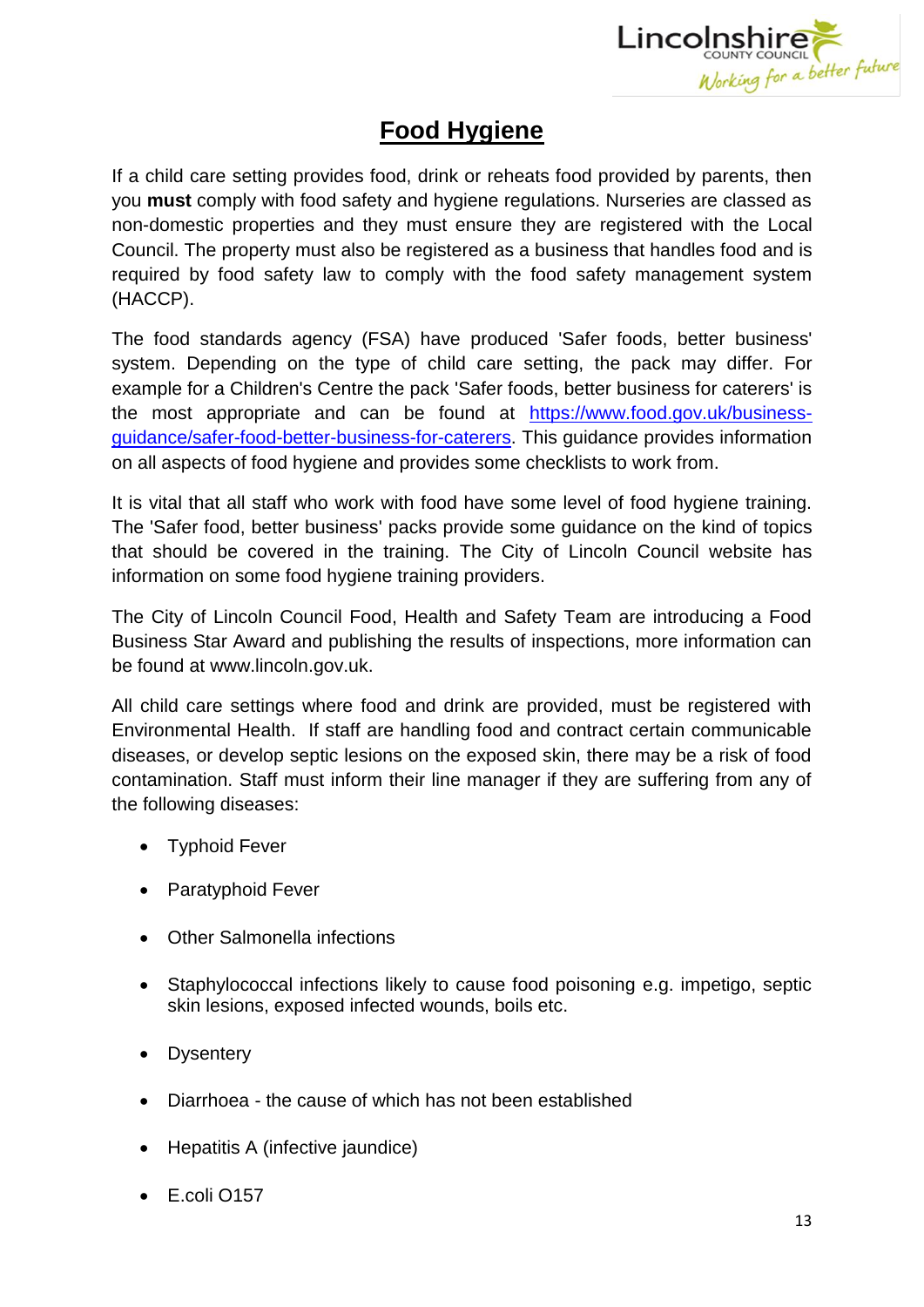

The child care setting must not permit a person known or suspected to be suffering from any of the above diseases, to work in any food handling area or in any capacity in which there is a likelihood of directly or indirectly contaminating food. Any staff member who develops symptoms of vomiting and/or diarrhoea or other symptoms associated with the above diseases should not return to work in any capacity in a food handling area until he/she has been symptom free for at least 72 hours.

Your local Environmental Health Team will carry out the investigation and management of individuals with typhoid and paratyphoid fever and E.coli O157 infection. The Health Protection Team, Health Visitor or Environmental Health Officer (EHO) can be a good source of information.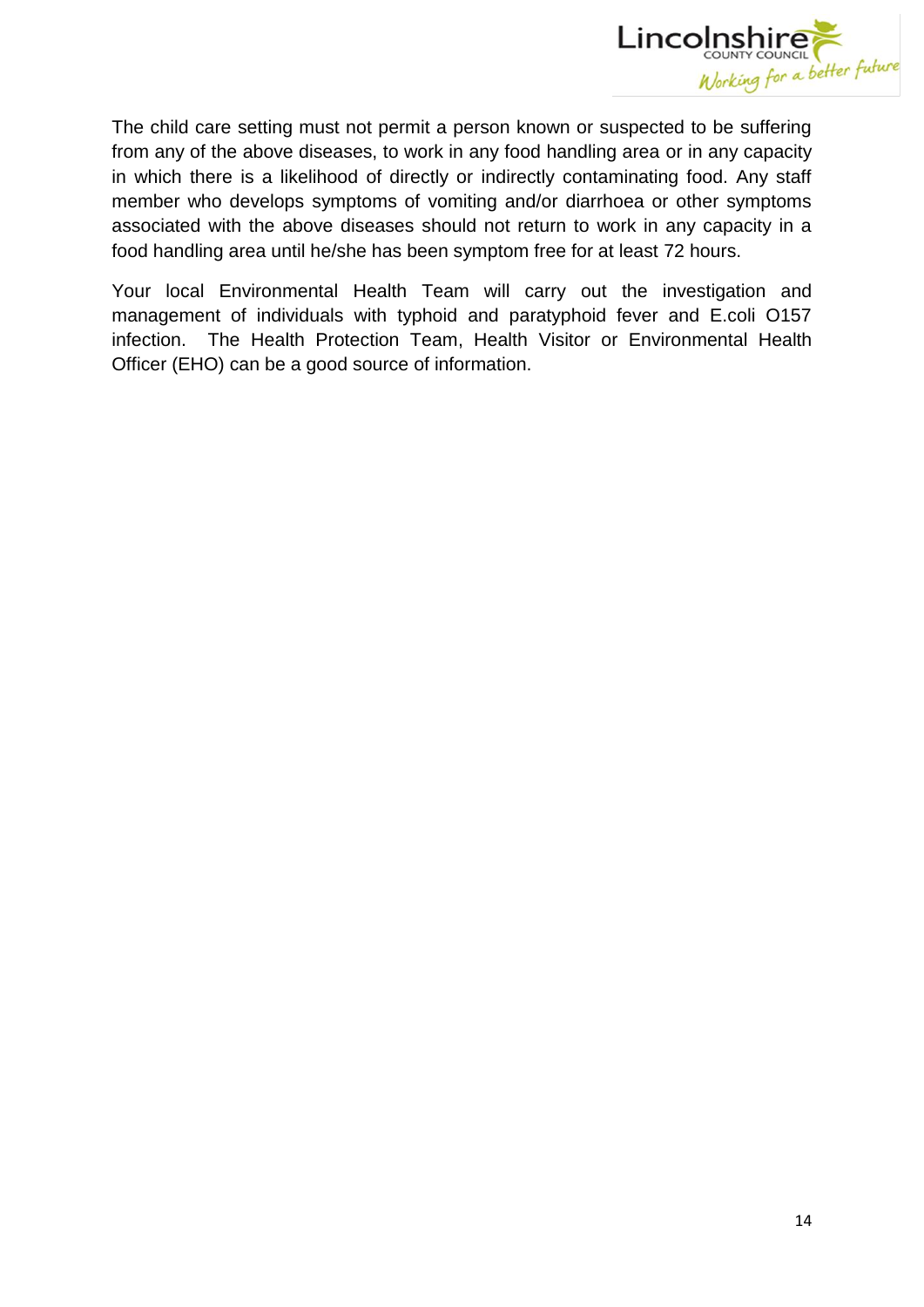

# **Outbreak Management**

An outbreak is defined as "two or more people that have the same disease or similar symptoms and are linked in time, place and/or association of person". It may also be defined as a situation in which the number of cases of the same illness exceeds the expected number*.* Outbreaks of infectious disease may occur from time to time in child care settings. Their importance depends on several factors:

- The severity of the disease
- The number of children affected
- The mode of transmission
- The amount of anxiety they generate in parents and staff
- Whether any specific action is necessary to stop further cases (e.g. immunisation, improving food-handling practices).

# **6a. Recognising an outbreak.**

There are several ways in which child care setting may become aware that they have an outbreak of an infectious disease:-

- Several children may be ill with the same illness
- There may be a sudden increase in the number of absentees
- Parents/carers may advise the Centre that their children are suffering from an infectious disease
- The local Health Protection Team staff may contact staff at the setting.

# **6b. What to do in the event of an outbreak.**

### **In the event of an outbreak staff must:-**

- Inform the Local Authority Health Protection Team. Discuss and agree with the Local Authority Health Protection Team any measures deemed necessary to control the spread of infection.
- Notify Environmental Health if suspected food borne.
- Contact parents/carers of the children affected to arrange for them to be collected.
- Monitor the level and reasons for absenteeism within the setting.
- Inform the appropriate line management when facilities within the setting are not adequate for infection control.

For the initial assessment of the situation the Health Protection Team need to know:

- How many children are ill?
- What are the symptoms?
- When did each child fall ill i.e. when did symptoms first start?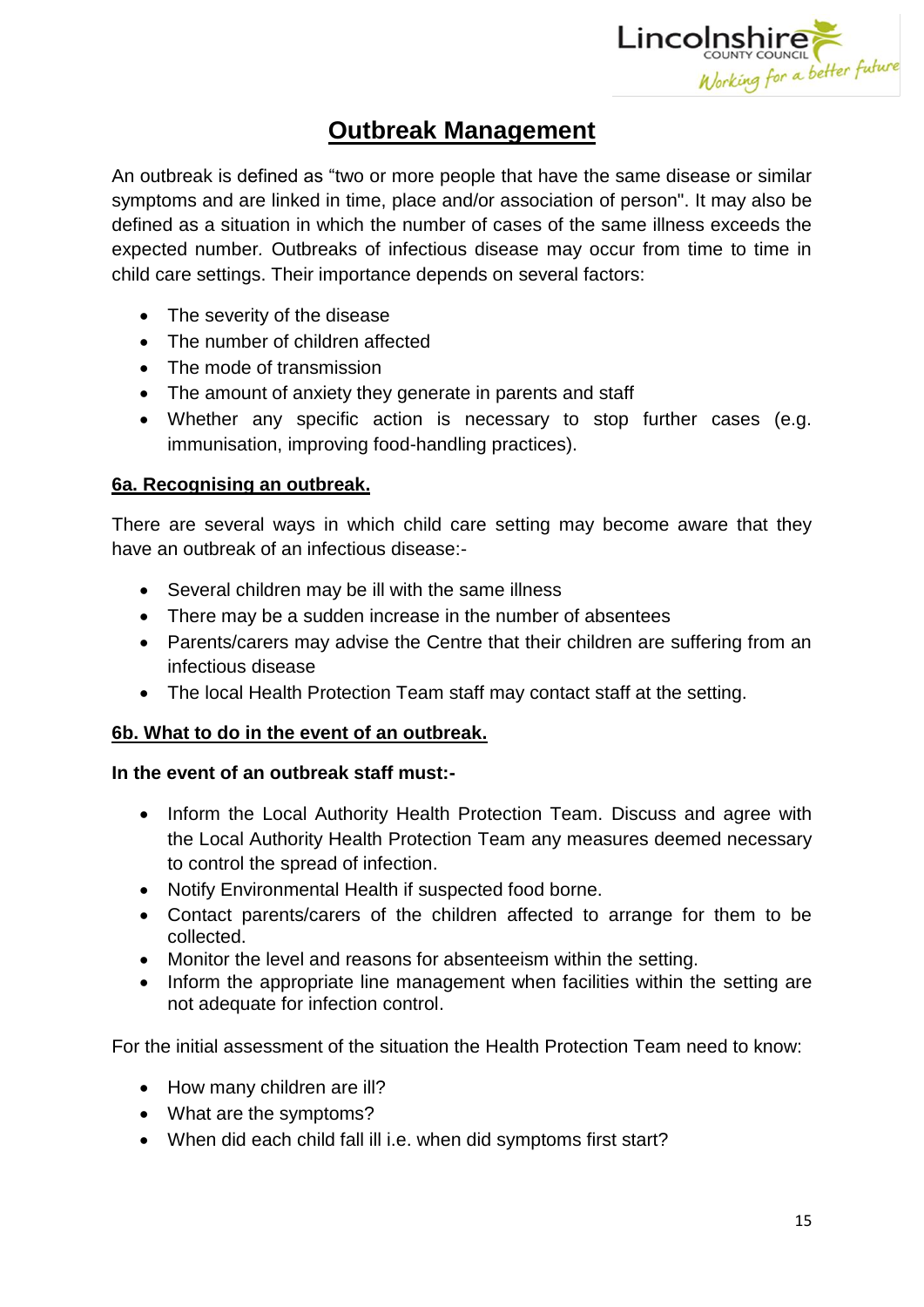

*N.B. Staff must also follow the setting's own internal policies for reporting an outbreak.* 

# **Cleaning during outbreaks**

 Following an outbreak it is essential that a full deep clean of the environment is carried out. It is the responsibility of the setting to make arrangements for that to take place. After an outbreak of viral gastroenteritis or Norovirus, it is best practice to have carpets steam cleaned by a contractor with specialised equipment. During an outbreak additional cleaning materials may be required. For example, if the cause of the outbreak was due to a viral infection then the use of good quality hypochlorite bleach may be required, the Health Protection Team or the Environmental Health Officer will advise.

# **6c. Role of the Health Protection Teams**

# **Local Authority Health Protection Team**

The Local Authority Health Protection Team consists of three Registered Nurses. They offer a countywide service and provide support and guidance on issues related to Infection Prevention and Control.

The Health Protection Team will assess the situation and decide what, if any, further action is necessary either to investigate the source of the outbreak or to stop further spread. The setting should make every attempt to provide the information requested by the Health Protection Team or staff working on their behalf (e.g. Environmental Health staff). If suggested it is important that staff, parents and children comply with requests for specimens, and to follow guidance for control of spread of diseases. During such a situation certain play activities e.g. water and sand play, may need to be suspended as there may be a potential for the transmission of infection.

If you have concerns the local Health Protection Team will advise on the appropriate action. Where necessary the Health Protection Team will visit the setting and offer further advice on information for parents/carers and steps that may need to be taken to prevent further cases. Where appropriate the Health Protection Team will speak to groups of staff or parents/carers to answer their questions and concerns. For certain infectious diseases (e.g. some cases of meningitis) the Local Authority Health Protection Team may deem it necessary for letters to be sent home to all parents/carers of all children who use the setting.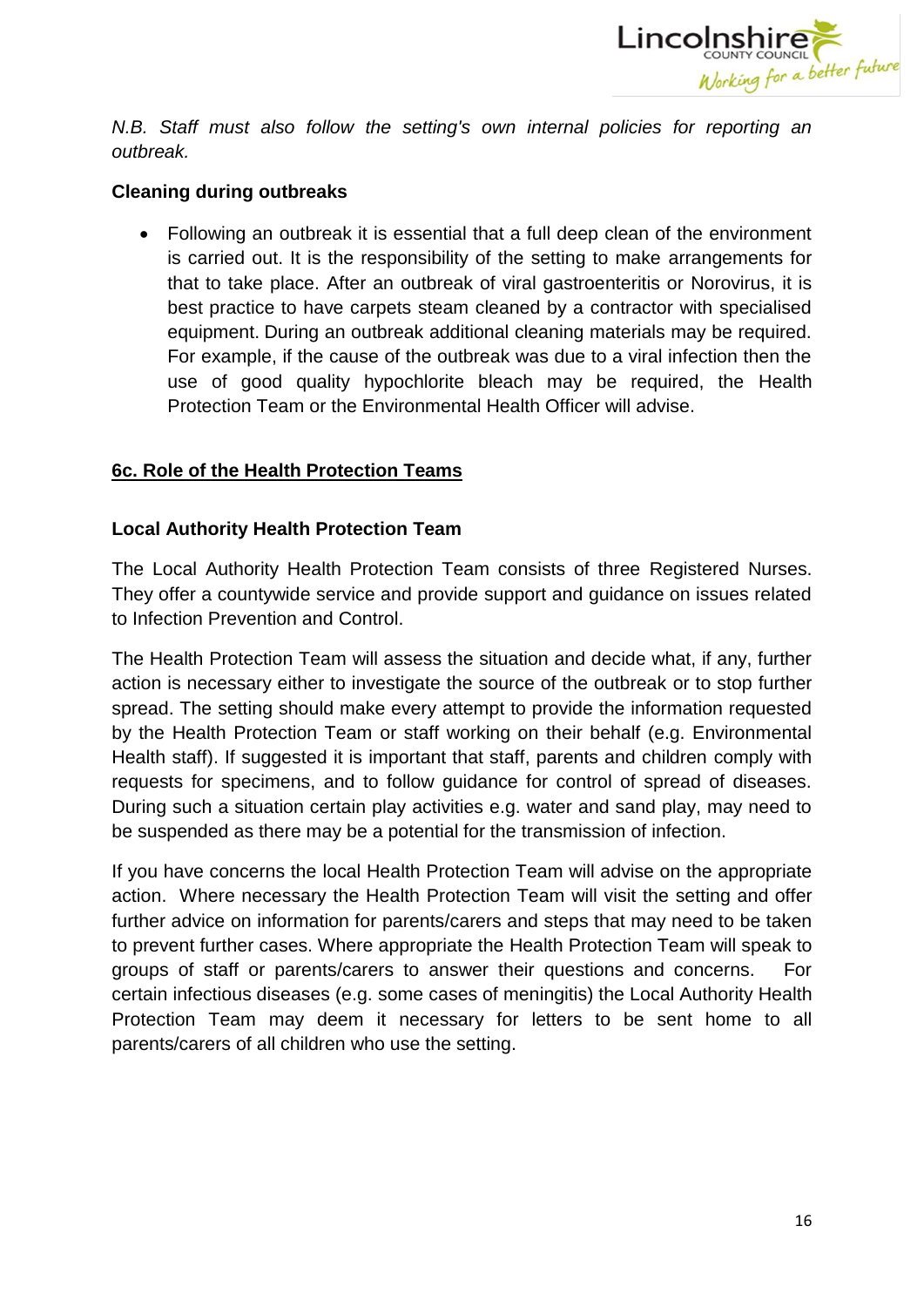

# **What will the Health Protection Team do in the event of an outbreak?**

- Once notified of an outbreak in the child care setting the Health Protection Team will send out a notification email to the Whole Health Economy.
- The Health Protection Team will also give IPC advice and guidance there and then and offer advice on practical steps to take to help prevent the spread of infection.
- The Health Protection Team will also contact the setting daily to get an update on the outbreak and offer any more support or guidance needed.

# **Environmental Health**

If an outbreak of food poisoning is suspected, the Environmental Health Department will be asked to investigate. In some cases they may also be asked to assist the Health Protection Team in the assessment and control of prolonged outbreaks of diarrhoea and/or vomiting which are not thought to be due to food poisoning (e.g. dysentery).

# **6d. Exclusions**

There will be certain situations where staff and children have to be excluded from the child care setting. For a full list please see Appendix C.

# **i. Staff <sup>4</sup>**

Staff with infections can place children at risk; therefore staff suffering from particular conditions must be excluded from their work. For staff that present with diarrhoea and vomiting should be excluded until they are symptom free for a period of 48 hours from the last episode. Staff with respiratory conditions, where there is potential to spread infections such as colds, must exercise good respiratory cough etiquette including good hand hygiene, however staff that are diagnosed with influenza, must be excluded from work until they are completely symptom free.

New staff must complete a pre-employment questionnaire prior to commencing work. Female workers of child bearing age should ensure that they are immune to rubella (German measles) and chickenpox as they may be at risk of exposure to these infections. A blood test can confirm immunity if unsure of previous vaccination status or exposure to the disease. Such women are advised to seek the advice of their Occupational Health department or family doctor regarding this and consider any necessary immunisation e.g. MMR and/or varicella vaccine where appropriate. There is minimal risk to other children or staff from an HIV infected child attending the child care setting, provided sensible hygiene practices are in place. For further advice and to ensure best practice is in place contact your Local Health Protection Team.

**<sup>.</sup>** <sup>4</sup> Public Health Agency (undated) Infection Prevention and Control: Best practice advice for nurseries and childcare settings. Available from:

http://www.publichealth.hscni.net/sites/default/files/Nursaries\_Infection\_Prevention\_LR\_07\_11%20%282%2 9.pdf [Accessed on 14.11.18]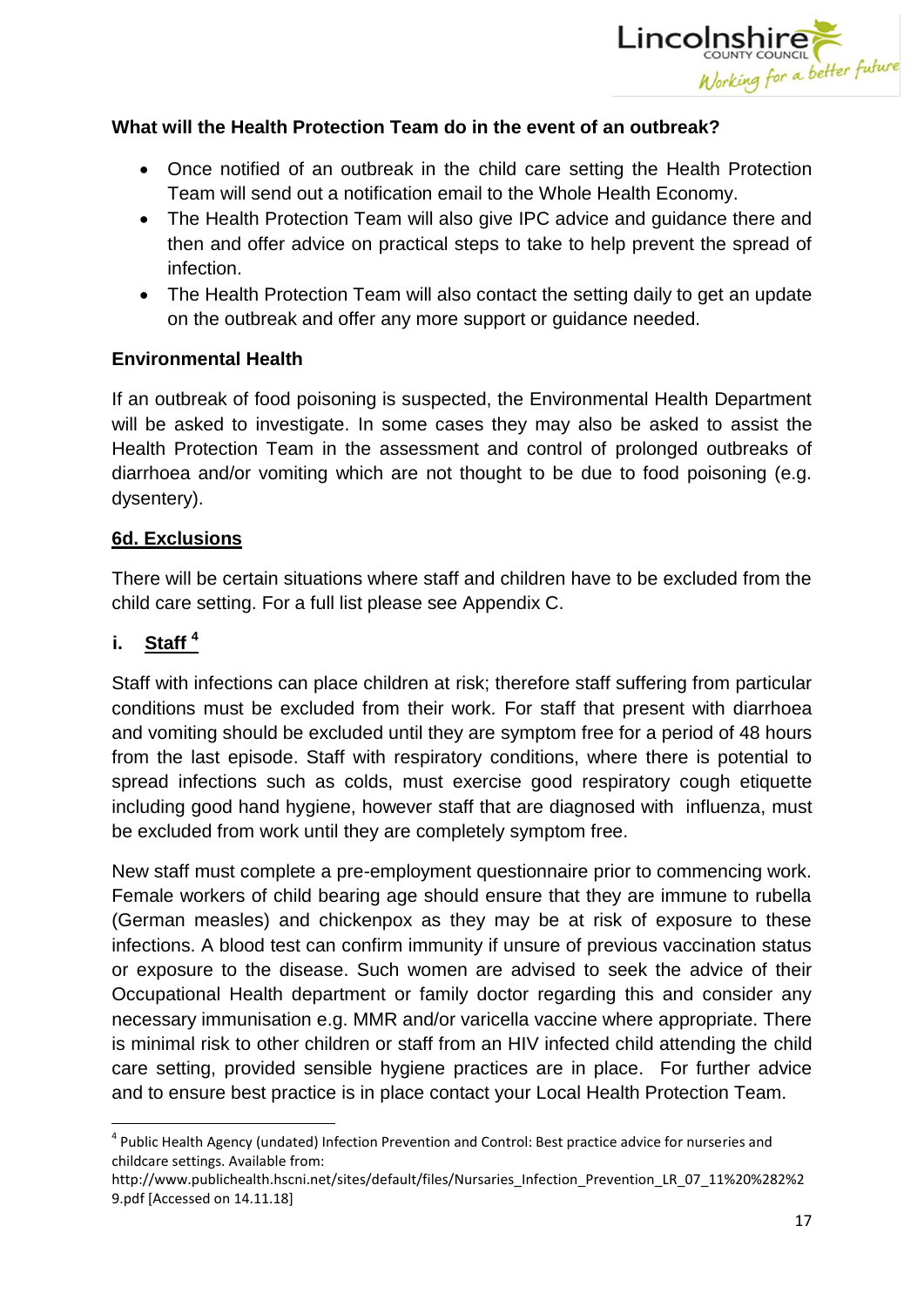

If a staff member is ill with an infection then they must follow the exclusion guidelines for each illness and remain off work until they are safe to return.

# **ii. Children**

Some infections are minor and not admitting a child to the setting cannot be justified but in other cases, e.g. diarrhoea and vomiting, keeping the child away from the centre could significantly reduce the risk of spreading infection. For some other infections, the organisms which cause disease are commonly found among apparently healthy people and this will influence the advice on whether it is appropriate not to admit children.

There are some general rules about non admittance:

- 1. Children who are not well should not attend the child care setting, even if they are not infectious, but in specific circumstances staff may use their discretion about attendance with confirmed non-infectious illness.
- 2. Children with diarrhoea and/or vomiting should not attend the child care setting (unless the diarrhoea is known to be due to a non-infectious cause e.g. coeliac disease). This rule also applies to staff. Children and staff should stay away until they have been **symptom free for 48 hours**.
- 3. Some children may have other illnesses, which affect their immunity (e.g. leukaemia, HIV disease). The parents of these children should be warned if there are cases of infectious diseases in the setting, particularly chicken pox, shingles or measles.
- 4. Children who have been prescribed antibiotics can attend the setting before they have completed the course providing they feel well enough.

The poster entitled **'Guidance on Infection Control in Schools and other Child Care Settings'** is displayed at the settings and can be downloaded by visiting the website: **[www.hpa.org.uk](http://www.hpa.org.uk/)**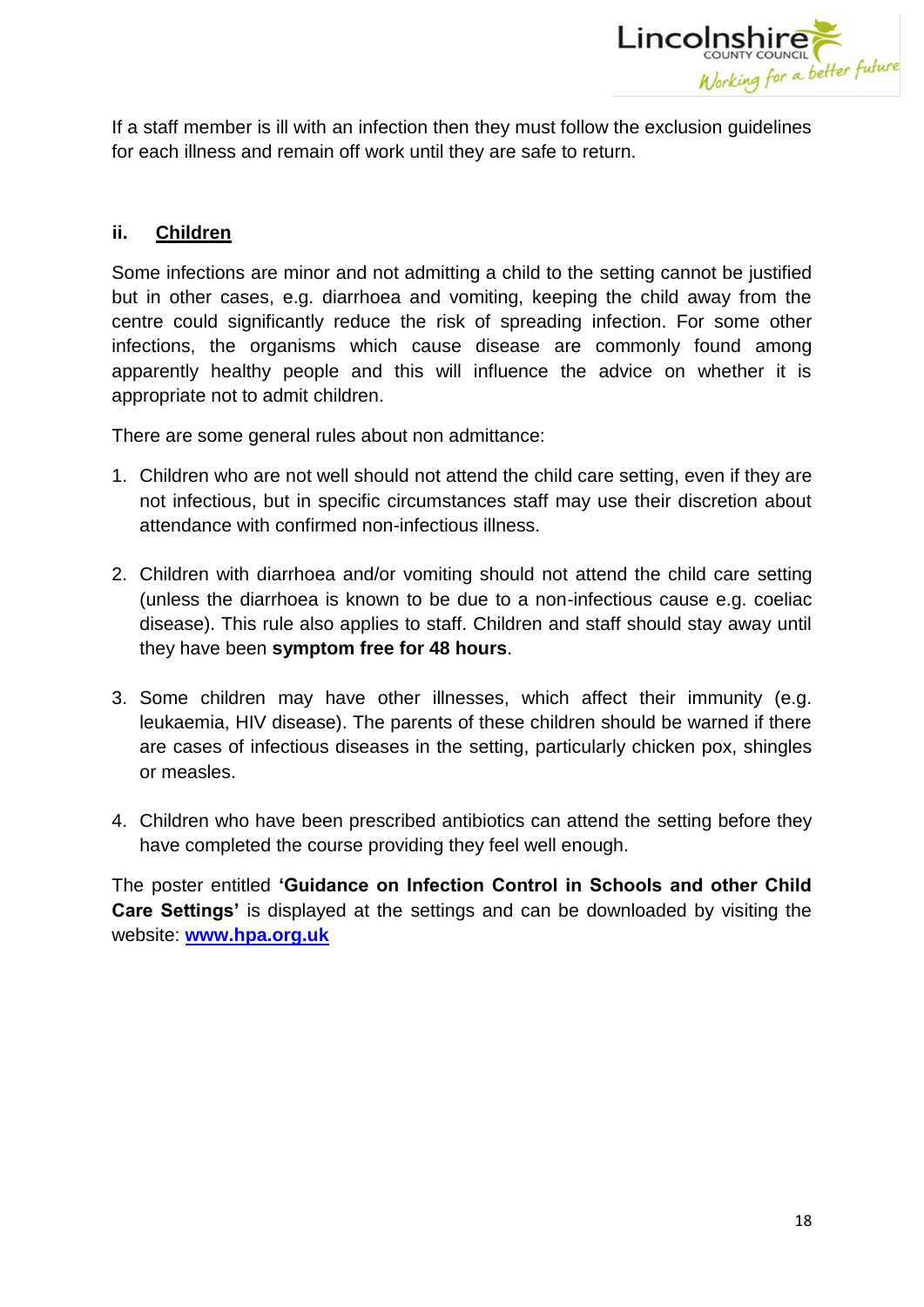

# **Notifiable diseases**

This is a list of notifiable diseases under the Health Protection regulations:<sup>5</sup>

- Acute encephalitis
- Acute infectious hepatitis
- Acute meningitis
- Acute poliomyelitis
- Anthrax
- **•** Botulism
- Brucellosis
- Cholera
- Diphtheria
- Enteric fever (typhoid or paratyphoid fever)
- Food poisoning
- Haemolytic uraemic syndrome (HUS)
- Infectious bloody diarrhoea
- Invasive group A streptococcal disease
- Legionnaires' disease
- Leprosy
- Malaria
- Measles
- Meningococcal septicaemia
- Mumps
- Plague
- Rabies
- Rubella
- Severe Acute Respiratory Syndrome (SARS)
- Scarlet fever
- Smallpox
- Tetanus
- Tuberculosis
- Typhus
- Viral haemorrhagic fever (VHF)
- Whooping cough
- Yellow Fever

 5 Public Health England (2010) Notifiable diseases and causative organisms: how to report. Available from https://www.gov.uk/guidance/notifiable-diseases-and-causative-organisms-how-to-report#list-of-notifiablediseases [accessed 20.12.18]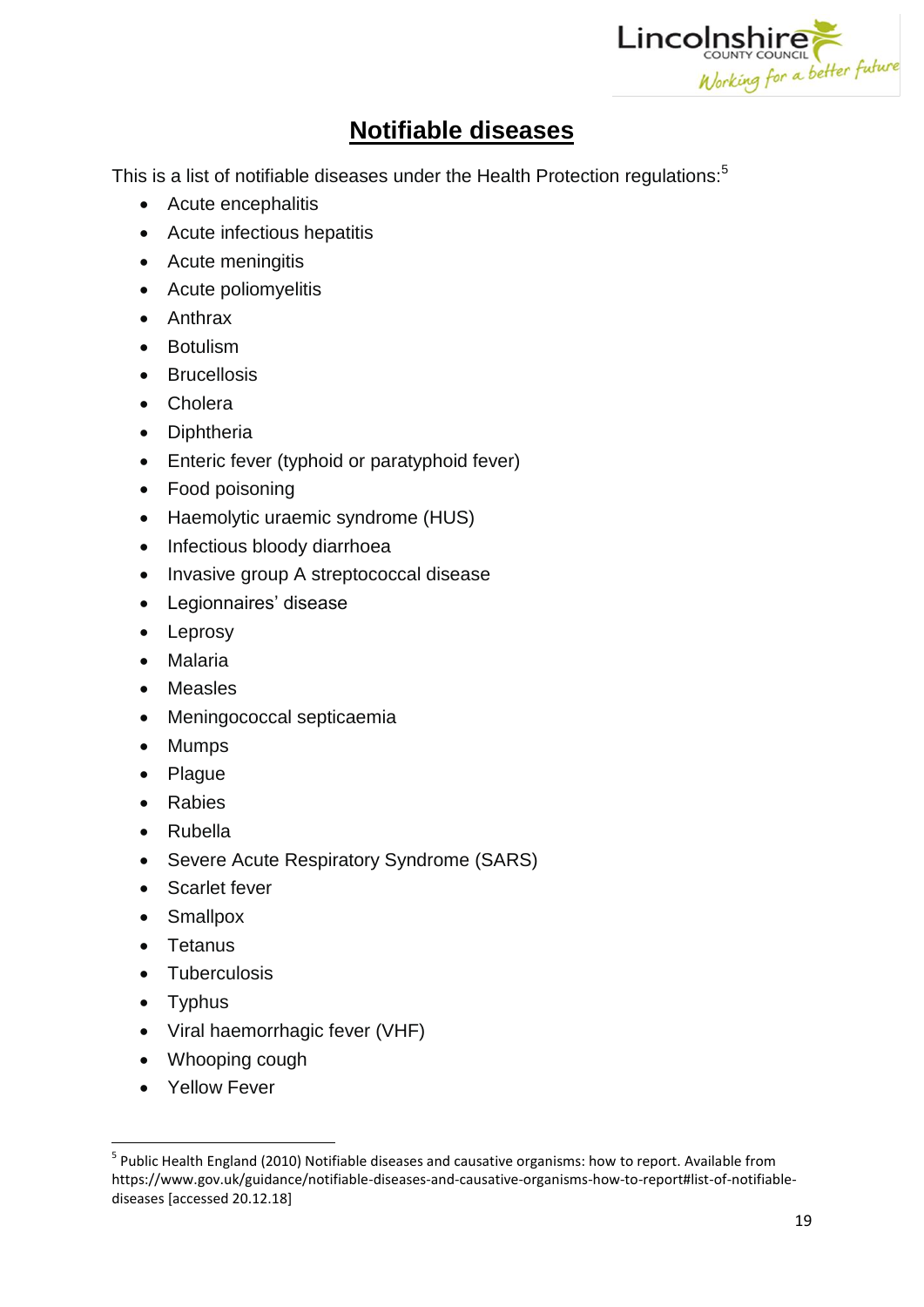

# **Vaccination and immunisation**

Preventing an illness is much better than trying to treat it once it has developed. There are now many safe and effective vaccines against potentially fatal illnesses. Some are given routinely to all of the population, others only to individuals thought to be at high risk of certain infections. The recommended immunisation schedule for children in the UK is outlined below.<sup>6</sup>

Immunisation information is available from **[www.immunisation.nhs.uk](http://www.immunisation.nhs.uk/)**

| <b>Age due</b>  | <b>Diseases protected</b><br>against                                                                                     | <b>Vaccine given</b>                       | <b>Usual</b><br>site |
|-----------------|--------------------------------------------------------------------------------------------------------------------------|--------------------------------------------|----------------------|
|                 | Diphtheria, tetanus,<br>pertussis (whooping<br>cough), polio, Haemophilus<br>influenzae type b (Hib), and<br>hepatitis B | DTaP/IPV/Hib/HepB                          | Thigh                |
| 8 weeks old     | Pneumococcal (13<br>serotypes)                                                                                           | Pneumococcal<br>conjugate vaccine<br>(PCV) | Thigh                |
|                 | Meningococcal group B<br>(MenB)                                                                                          | <b>MenB</b>                                | Left thigh           |
|                 | Rotavirus gastroenteritis                                                                                                | <b>Rotavirus</b>                           | By mouth             |
| 12 weeks<br>old | Diphtheria, tetanus,<br>pertussis, polio, Hib, and<br>hepatitis B                                                        | DTaP/IPV/Hib/HepB                          | Thigh                |
|                 | <b>Rotavirus</b>                                                                                                         | <b>Rotavirus</b>                           | By mouth             |
| 16 weeks<br>old | Diphtheria, tetanus,<br>pertussis, polio, and Hib,<br>and hepatitis B                                                    | DTaP/IPV/Hib/HepB                          | Thigh                |
|                 | Pneumococcal (13<br>serotypes)                                                                                           | <b>PCV</b>                                 | Thigh                |

 6 Public Health England (2018) *The routine immunisation schedule: from autumn 2018*.Available from: https://www.guidelinesfornurses.co.uk/immunisation-and-vaccination/phe-routine-immunisation-scheduleguideline/454136.article. [Accessed on 20.12.18]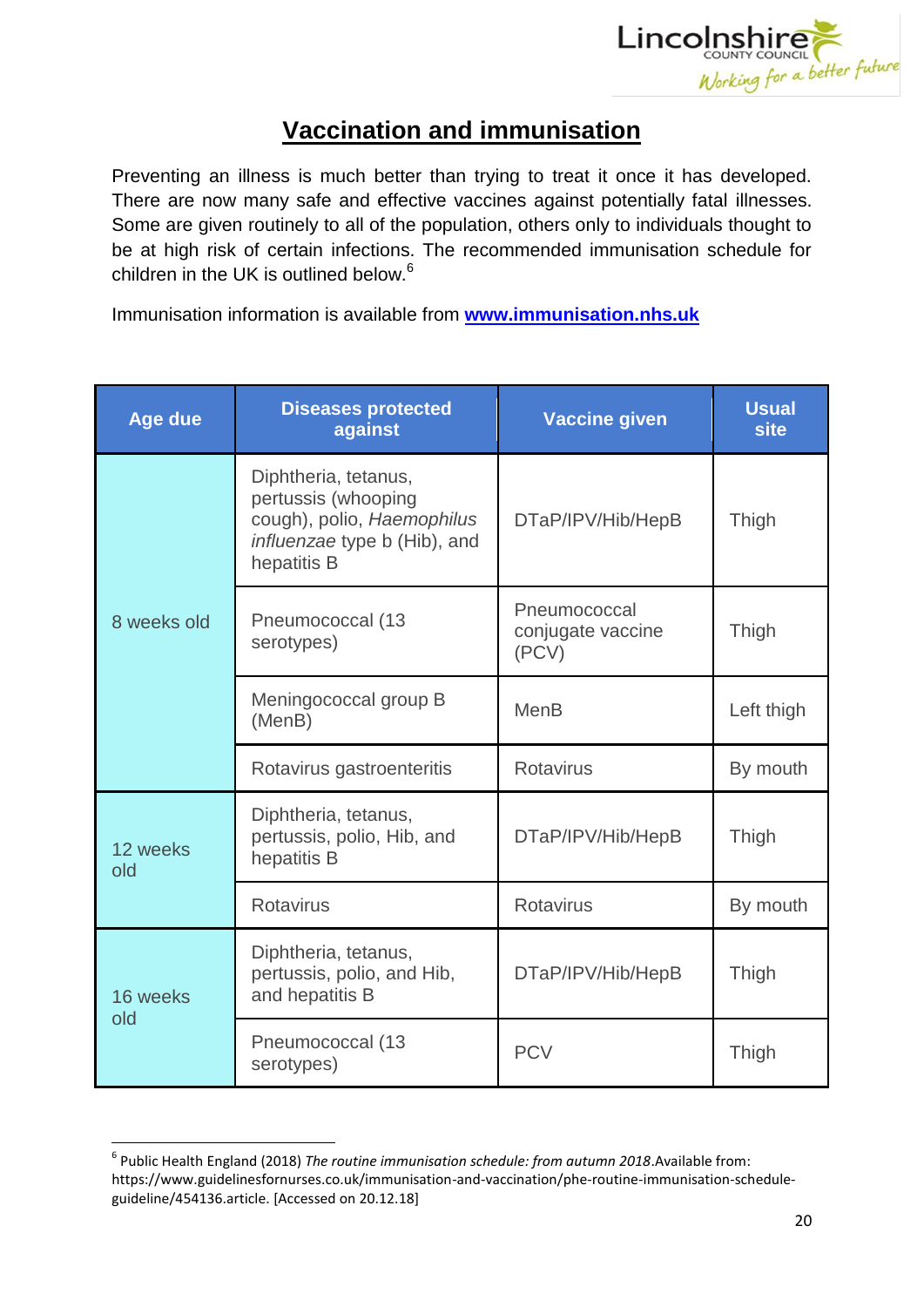

|                                                   | <b>MenB</b>                                                                                                                   | <b>MenB</b>                                      | Left thigh              |
|---------------------------------------------------|-------------------------------------------------------------------------------------------------------------------------------|--------------------------------------------------|-------------------------|
|                                                   | <b>Hib and MenC</b>                                                                                                           | Hib/MenC                                         | Upper<br>arm/thigh      |
| 1 year old<br>(on or after<br>the child's         | Pneumococcal                                                                                                                  | <b>PCV</b>                                       | Upper<br>arm/thigh      |
| first<br>birthday)                                | Measles, mumps, and<br>rubella (German measles)                                                                               | $MMR^*$                                          | Upper<br>arm/thigh      |
|                                                   | <b>MenB</b>                                                                                                                   | MenB booster                                     | Left thigh              |
| Eligible<br>paediatric<br>age groups <sup>t</sup> | Influenza (each year from<br>September)                                                                                       | Live attenuated<br>influenza vaccine<br>$LAIV*†$ | <b>Both</b><br>nostrils |
| 3 years 4<br>months old<br>or soon after          | Diphtheria, tetanus,<br>pertussis, and polio                                                                                  | DTaP/IPV                                         | Upper<br>arm            |
|                                                   | Measles, mumps, and<br>rubella                                                                                                | MMR (check first<br>dose given)*                 | Upper<br>arm            |
| <b>Girls aged</b><br>12 to 13<br>years            | Cervical cancer caused by<br>human papillomavirus<br>(HPV) types 16 and 18<br>(and genital warts caused<br>by types 6 and 11) | HPV (two doses 6-24<br>months apart)             | Upper<br>arm            |
| 14 years old<br>(school year<br>9)                | Tetanus, diphtheria, and<br>polio                                                                                             | Td/IPV (check MMR<br>status)                     | Upper<br>arm            |
|                                                   | Meningococcal groups A,<br>C, W, and Y disease                                                                                | <b>MenACWY</b>                                   | Upper<br>arm            |

# **Staff vaccinations**

If any staff member is identified as 'at risk' from their pre-employment questionnaire then additional support and guidance should be sought from the GP or Occupational Health department.

It is advised that all staff working in the child care setting have the influenza vaccination.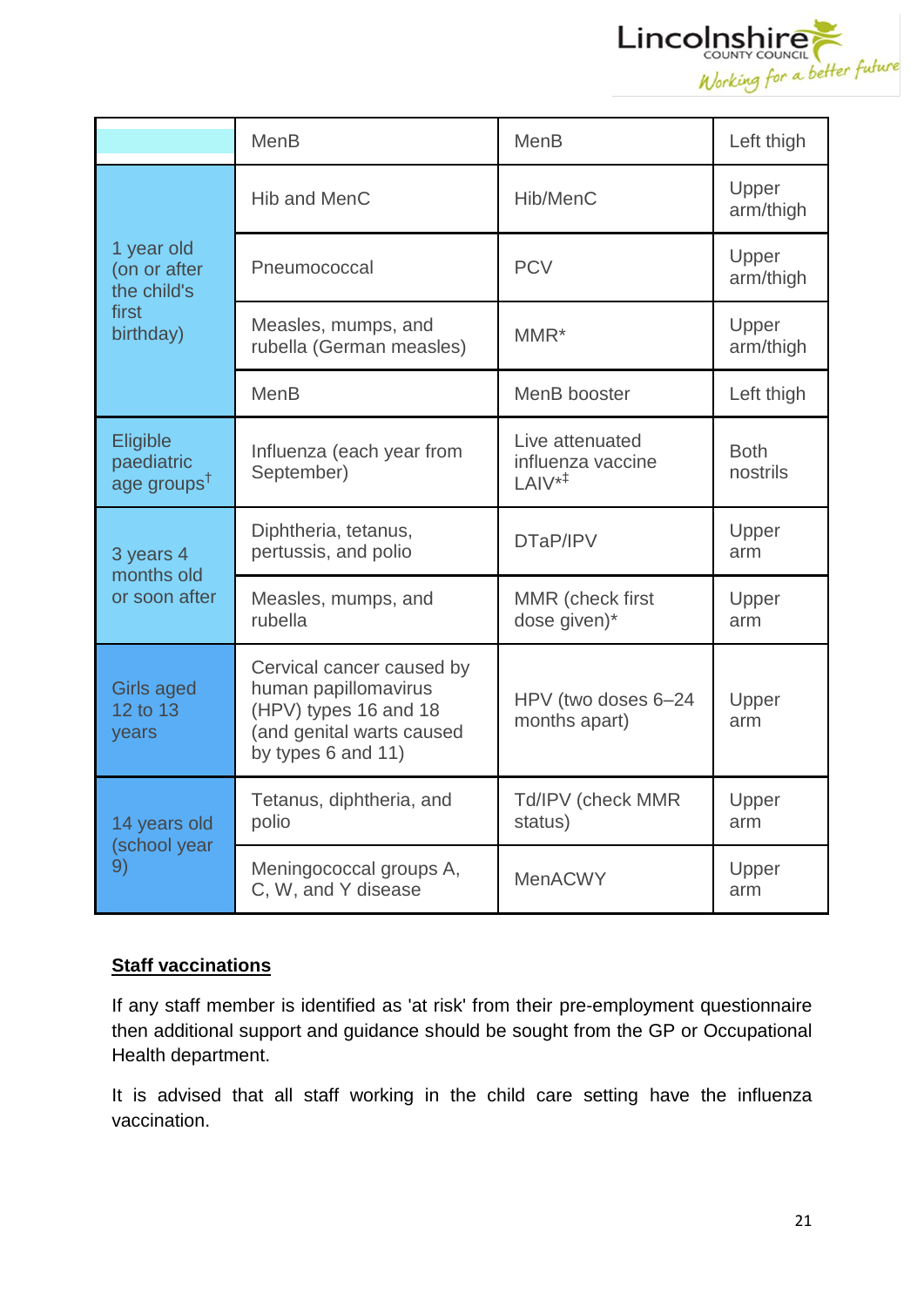

# **Contacts**

| Infection Prevention & Control Team<br>Health Protection, Public Health,<br><b>Lincolnshire County Council</b><br>01522 553729<br>Tel:<br>Email:healthprotectionteam@lincolnshire.gov.uk | Lincolnshire Public<br>Health<br>A<br>Team, with specialist<br>staff<br>employed by County Council, to<br>provide Infection Prevention &<br>Control advice                        |
|------------------------------------------------------------------------------------------------------------------------------------------------------------------------------------------|-----------------------------------------------------------------------------------------------------------------------------------------------------------------------------------|
| Public Health England (East Midlands)<br><b>Seaton House</b><br>London Road<br>Tel: 0344 225 4524 - Option 1                                                                             | Public Health England (PHE)<br>works at a regional level with other<br>agencies to understand, respond<br>to and/or co-ordinate responses to<br>health threats                    |
| <b>Environmental Health</b><br><b>District Council</b>                                                                                                                                   | Environmental Health<br><b>Officers</b><br>work with local<br>partners<br>to<br>investigate<br>suspected<br>and<br>confirmed cases of food poisoning<br>and water borne illnesses |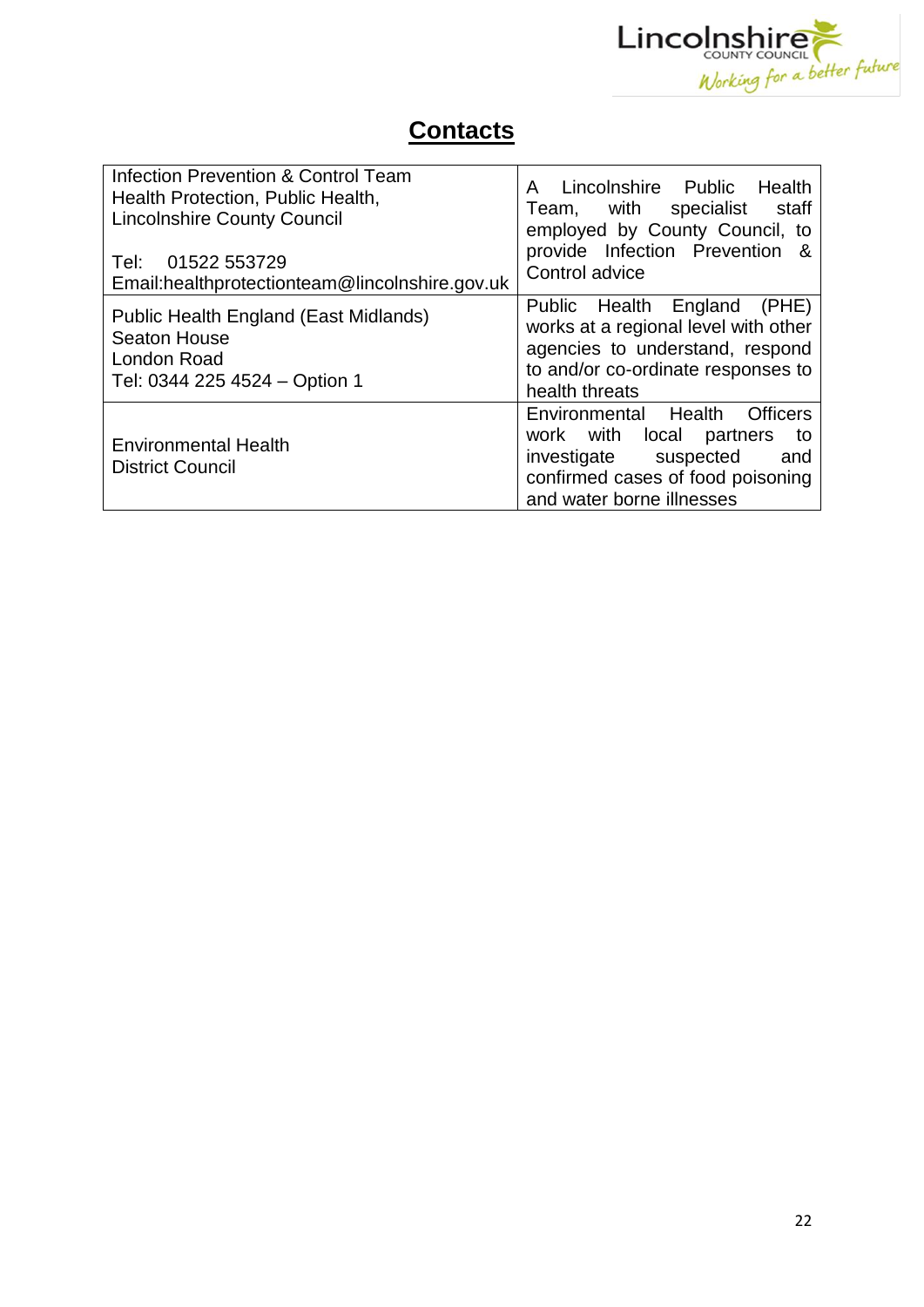

**APPENDIX A:**

# Hand Washing



Step 3: Interlace fingers and rub hands together. Step 4: cup fingers together and rub hands





Step 1: Wet hands and apply liquid soap Step 2: Rub hands together palm to palm





Step 5: Rub thumbs in palm of hands Step 6: Rub wrists with palm of hands



Step 7: Make sure you rinse all the soap off your hands under running water and then dry your hands thoroughly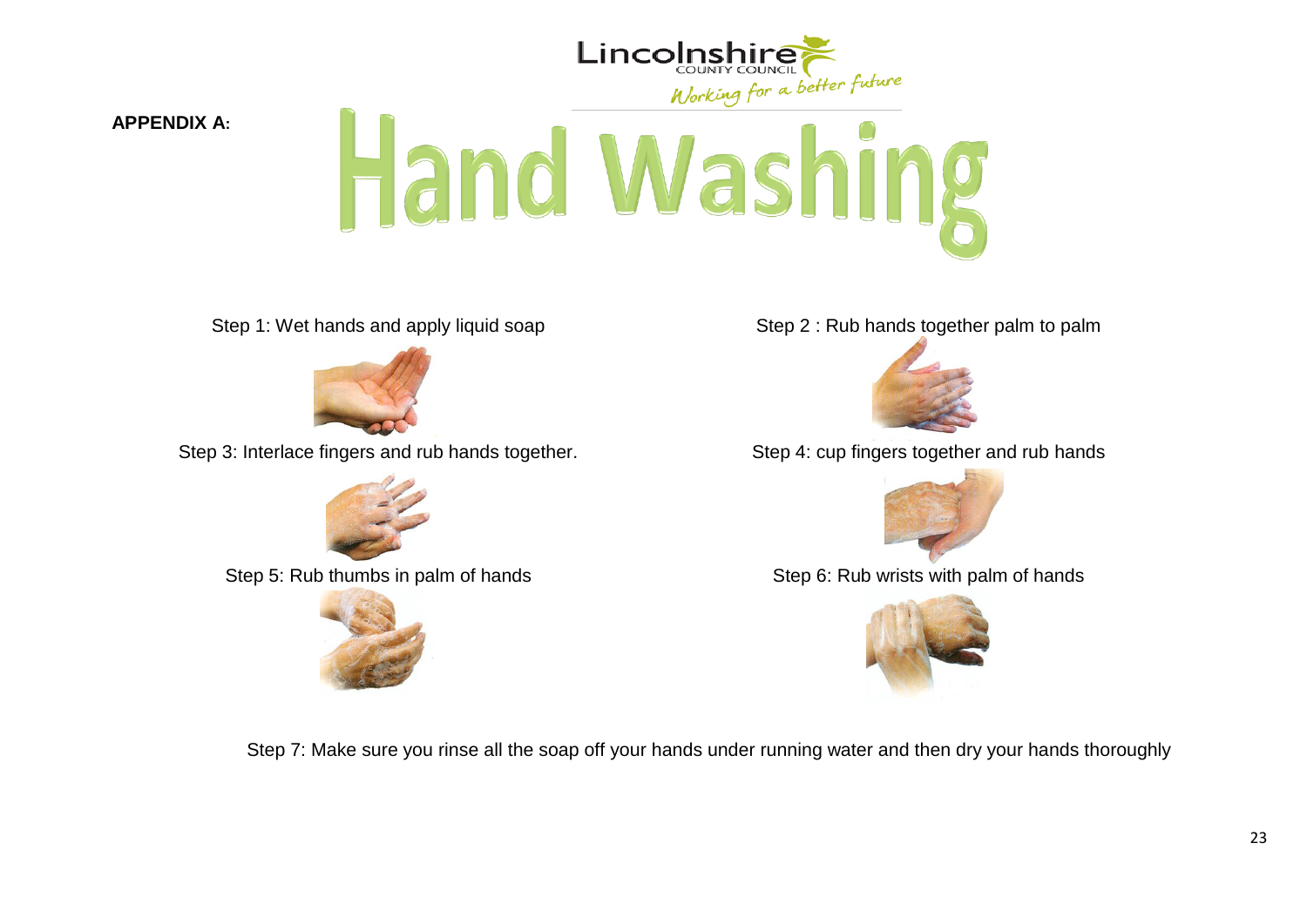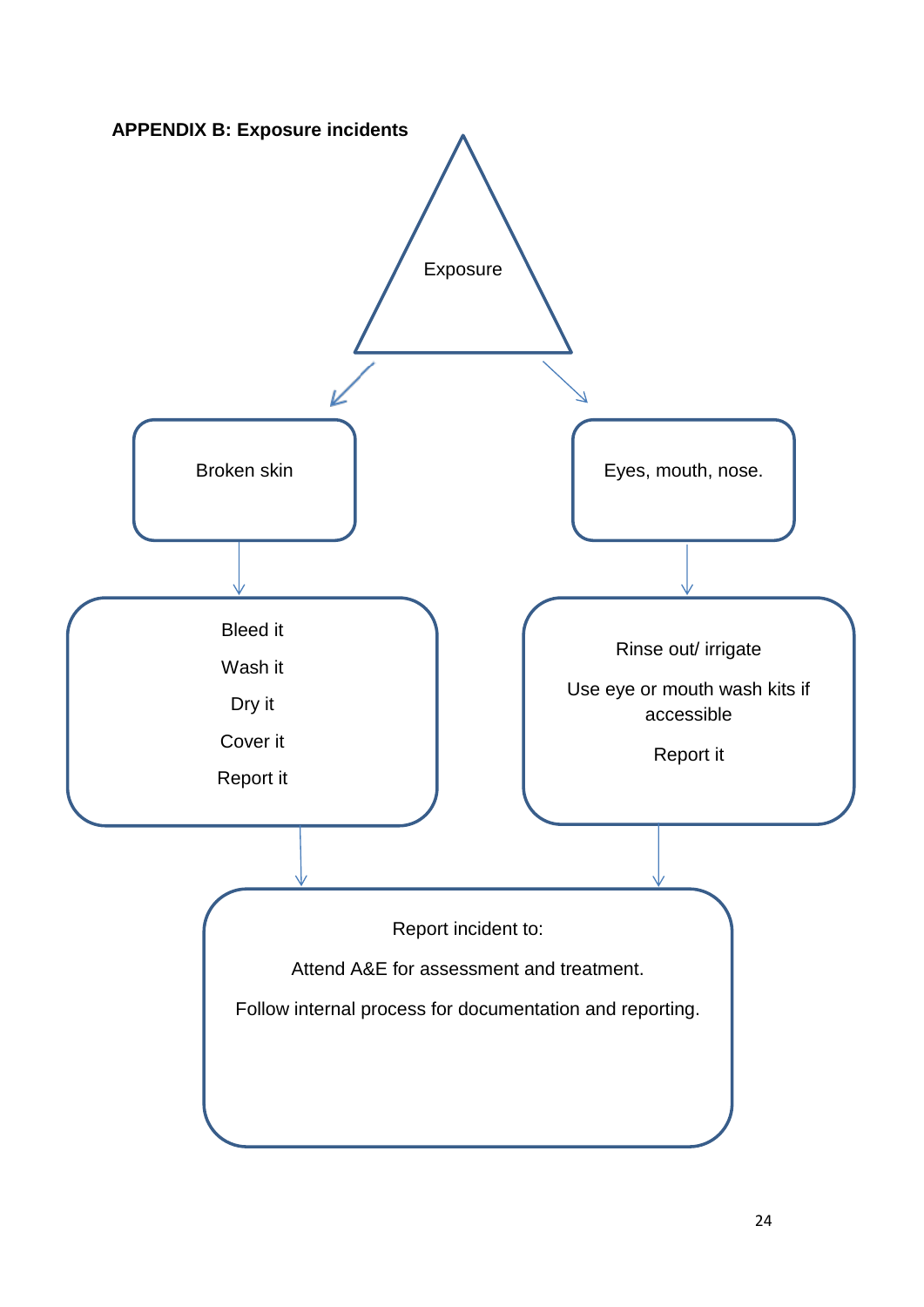

# **APPENDIX C: Exclusion table <sup>7</sup>**

| <b>Infection</b>               | <b>Exclusion period</b>                                                                                  | comments                                                                                                                                                |
|--------------------------------|----------------------------------------------------------------------------------------------------------|---------------------------------------------------------------------------------------------------------------------------------------------------------|
| Athlete's foot                 | None                                                                                                     | Athlete's foot is not a<br>serious condition.<br><b>Treatment is</b><br>recommended.                                                                    |
| Chicken pox                    | Five days from onset of rash<br>and all the lesions have<br>crusted over                                 |                                                                                                                                                         |
| Cold sores (herpes<br>simplex) | None                                                                                                     | Avoid kissing and contact<br>with the sores. Cold sores<br>are generally mild and<br>heal without treatment                                             |
| Conjunctivitis                 | None                                                                                                     | If an outbreak/cluster<br>occurs, consult your local<br><b>HPT</b>                                                                                      |
| Diarrhoea and vomiting         | Whilst symptomatic and 48<br>hours after the last<br>symptoms.                                           | See section in chapter 9                                                                                                                                |
| Diphtheria <sup>*</sup>        | Exclusion is essential.<br>Always consult with your<br>local HPT                                         | Preventable by<br>vaccination. Family<br>contacts must be excluded<br>until cleared to return by<br>your local HPT                                      |
| Flu (influenza)                | Until recovered                                                                                          | Report outbreaks to your<br>local HPT.                                                                                                                  |
| <b>Glandular fever</b>         | None                                                                                                     |                                                                                                                                                         |
| Hand foot and mouth            | None                                                                                                     | Contact your local HPT if a<br>large numbers of children<br>are affected. Exclusion<br>may be considered in<br>some circumstances                       |
| <b>Head lice</b>               | None                                                                                                     | <b>Treatment recommended</b><br>only when live lice seen                                                                                                |
| Hepatitis A*                   | Exclude until seven days<br>after onset of jaundice (or 7<br>days after symptom onset if<br>no jaundice) | In an outbreak of hepatitis<br>A, your local HPT will<br>advise on control<br>measures                                                                  |
| Hepatitis B*, C*, HIV          | None                                                                                                     | Hepatitis B and C and HIV<br>are blood borne viruses<br>that are not infectious<br>through casual contact.<br>Contact your local HPT for<br>more advice |

 7 Health Protection Agency (2010) Guidance on Infection Control in Schools and other Child Care Settings. HPA: London.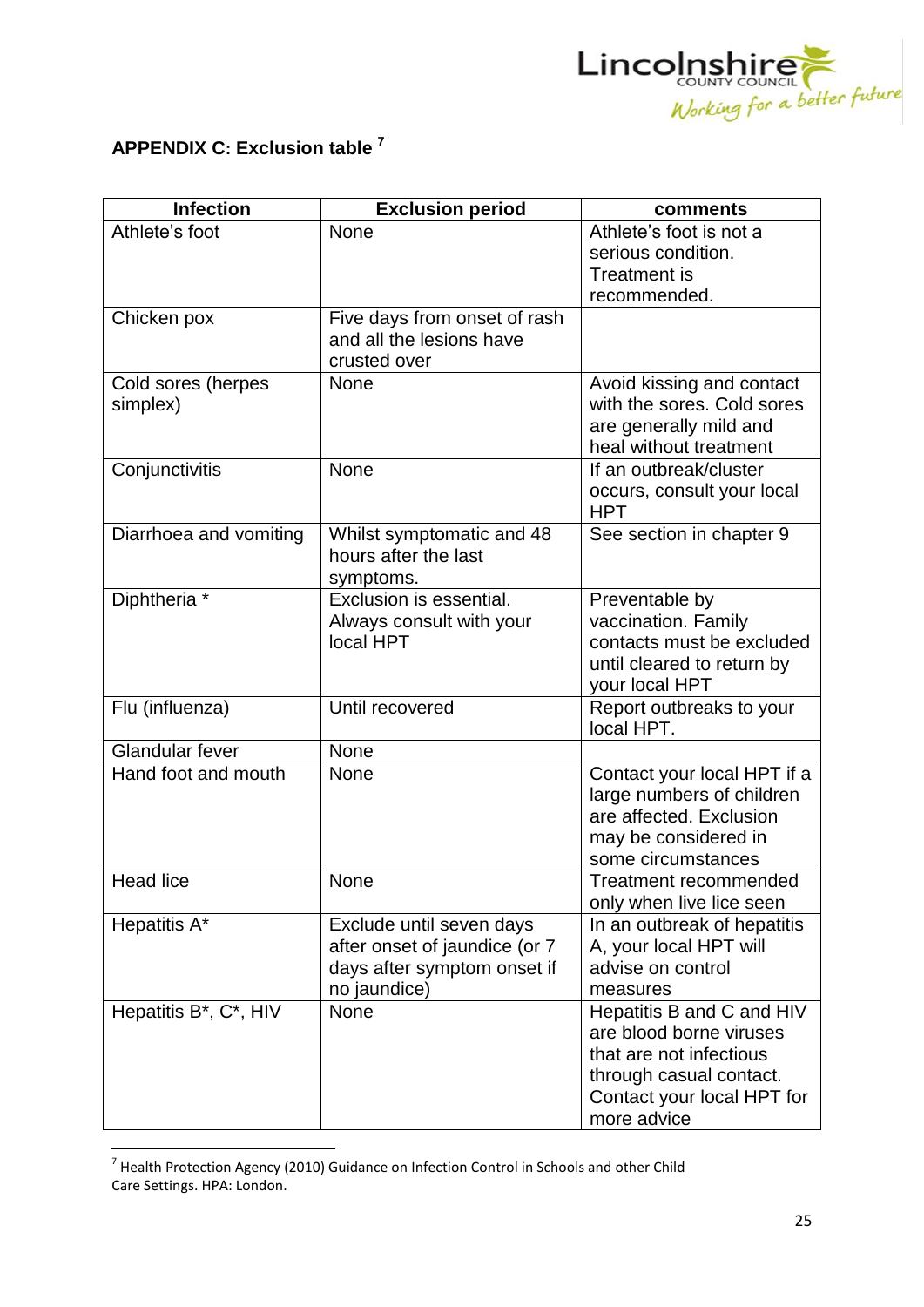

| Impetigo                 | Until lesions are crusted     | Antibiotic treatment                             |
|--------------------------|-------------------------------|--------------------------------------------------|
|                          | healed or 48 hours after      | speeds healing and<br>reduces the infectious     |
|                          | starting antibiotic treatment | period.                                          |
| Measles*                 | Four days from onset of rash  | Preventable by                                   |
|                          | and recovered                 | vaccination (2 doses of                          |
|                          |                               | MMR). Promote MMR for                            |
|                          |                               | all pupils and staff.                            |
|                          |                               | Pregnant staff contacts                          |
|                          |                               | should seek prompt advice                        |
|                          |                               | from their GP or midwife                         |
| Meningococcal            | Until recovered               | Meningitis ACWY and B                            |
| meningitis*/             |                               | are preventable by                               |
| septicaemia*             |                               | vaccination (see national                        |
|                          |                               | schedule @ www.nhs.uk).                          |
|                          |                               | Your local HPT will advise                       |
|                          |                               | on any action needed                             |
| Meningitis* due to other | Until recovered               | Hib and pneumococcal                             |
| bacteria                 |                               | meningitis are preventable                       |
|                          |                               | by vaccination (see<br>national schedule @       |
|                          |                               |                                                  |
|                          |                               | www.nhs.uk) Your local<br>HPT will advise on any |
|                          |                               | action needed                                    |
| Meningitis viral*        | None                          | Milder illness than                              |
|                          |                               | bacterial meningitis.                            |
|                          |                               | Siblings and other close                         |
|                          |                               | contacts of a case need                          |
|                          |                               | not be excluded.                                 |
| <b>MRSA</b>              | None                          | Good hygiene, in                                 |
|                          |                               | particular handwashing                           |
|                          |                               | and environmental                                |
|                          |                               | cleaning, are important to                       |
|                          |                               | minimise spread. Contact                         |
|                          |                               | your local HPT for more                          |
|                          |                               | information                                      |
| Mumps*                   | Five days after onset of      | Preventable by                                   |
|                          | swelling                      | vaccination with 2 doses                         |
|                          |                               | of MMR (see national                             |
|                          |                               | schedule @ www.nhs.uk).<br>Promote MMR for all   |
|                          |                               | pupils and staff.                                |
| Ringworm                 | Not usually required.         | Treatment is needed.                             |
| Rubella (German          | Four days from onset of rash  | Preventable by                                   |
| measles)                 |                               | vaccination with 2 doses                         |
|                          |                               | of MMR (see national                             |
|                          |                               | schedule @ www.nhs.uk).                          |
|                          |                               | Promote MMR for all                              |
|                          |                               | pupils and staff. Pregnant                       |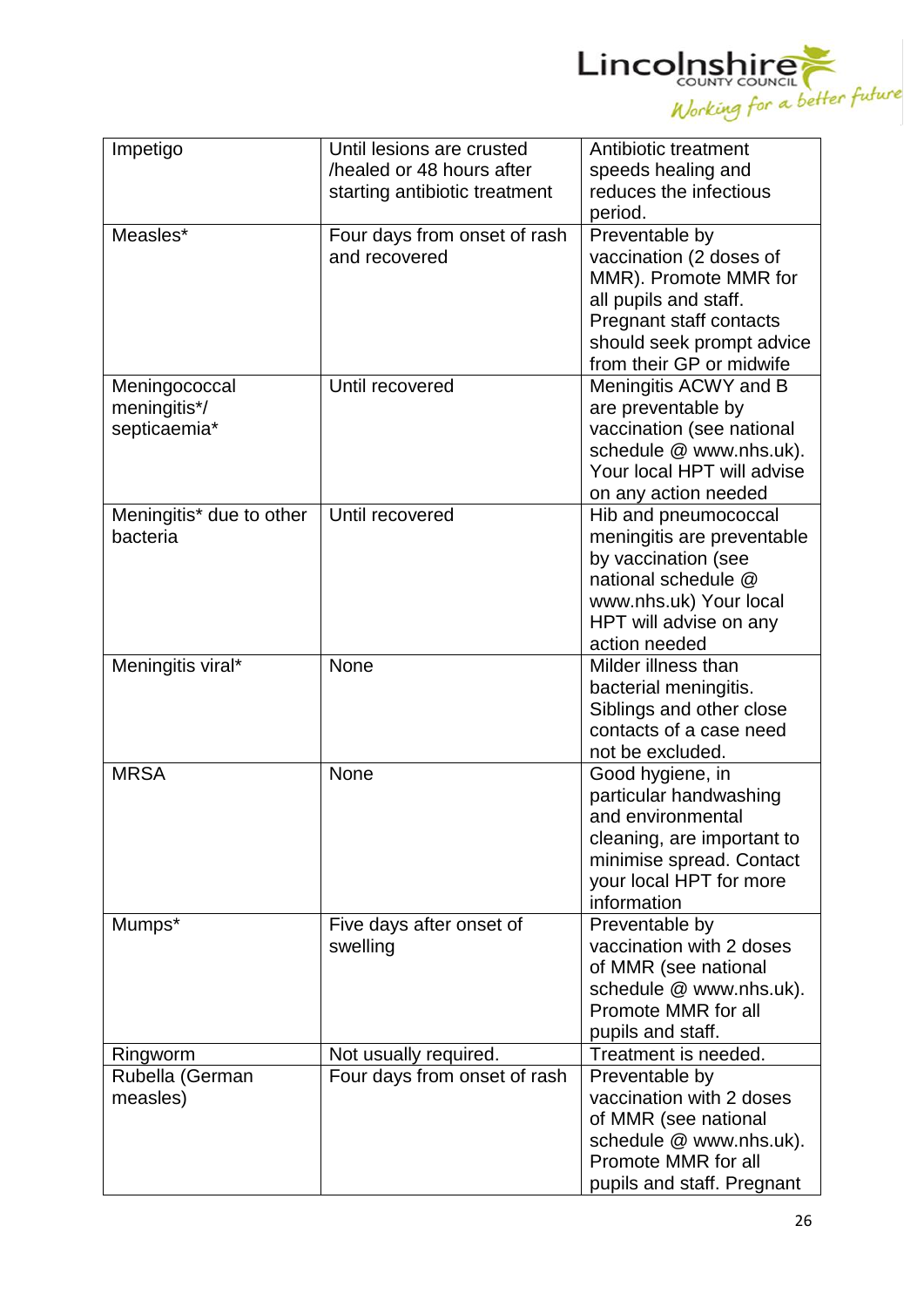

|                      |                                                   | staff contacts should seek              |
|----------------------|---------------------------------------------------|-----------------------------------------|
|                      |                                                   | prompt advice from their                |
|                      |                                                   | GP or midwife                           |
| Scarlet fever        | Exclude until 24hrs of                            | A person is infectious for              |
|                      | appropriate antibiotic                            | 2-3 weeks if antibiotics are            |
|                      | treatment completed                               | not administered. In the                |
|                      |                                                   | event of two or more                    |
|                      |                                                   | suspected cases, please                 |
|                      |                                                   | contact local health                    |
|                      |                                                   | protection team.                        |
| <b>Scabies</b>       | Can return after first                            | Household and close                     |
|                      | treatment                                         | contacts require treatment              |
|                      |                                                   | at the same time.                       |
| Slapped cheek /Fifth | None (once rash has                               | Pregnant contacts of case               |
| disease/Parvo virus  | developed)                                        | should consult with their               |
| <b>B19</b>           |                                                   | GP or midwife.                          |
| Threadworms          | None                                              | <b>Treatment recommended</b>            |
|                      |                                                   | for child & household                   |
| <b>Tonsillitis</b>   | <b>None</b>                                       | There are many causes,                  |
|                      |                                                   | but most cases are due to               |
|                      |                                                   | viruses and do not need                 |
|                      |                                                   | an antibiotic treatment                 |
| Tuberculosis (TB)    | Always consult your local                         | Only pulmonary (lung) TB                |
|                      | <b>HPT BEFORE disseminating</b><br>information to | is infectious to others.                |
|                      | staff/parents/carers                              | Needs close, prolonged                  |
| Warts and verrucae   | None                                              | contact to spread<br>Verrucae should be |
|                      |                                                   | covered in swimming                     |
|                      |                                                   | pools, gyms and changing                |
|                      |                                                   | rooms                                   |
| Whooping cough       | Two days from starting                            | Preventable by                          |
| (pertussis)*         | antibiotic treatment, or 21                       | vaccination. After                      |
|                      | days from onset of symptoms                       | treatment, non-infectious               |
|                      | if no antibiotics                                 | coughing may continue for               |
|                      |                                                   | many weeks. Your local                  |
|                      |                                                   | HPT will organise any                   |
|                      |                                                   | contact tracing                         |

\* denotes a notifiable disease. It is a statutory requirement that doctors report a notifiable disease to the proper officer of the local authority (usually a consultant in communicable disease control).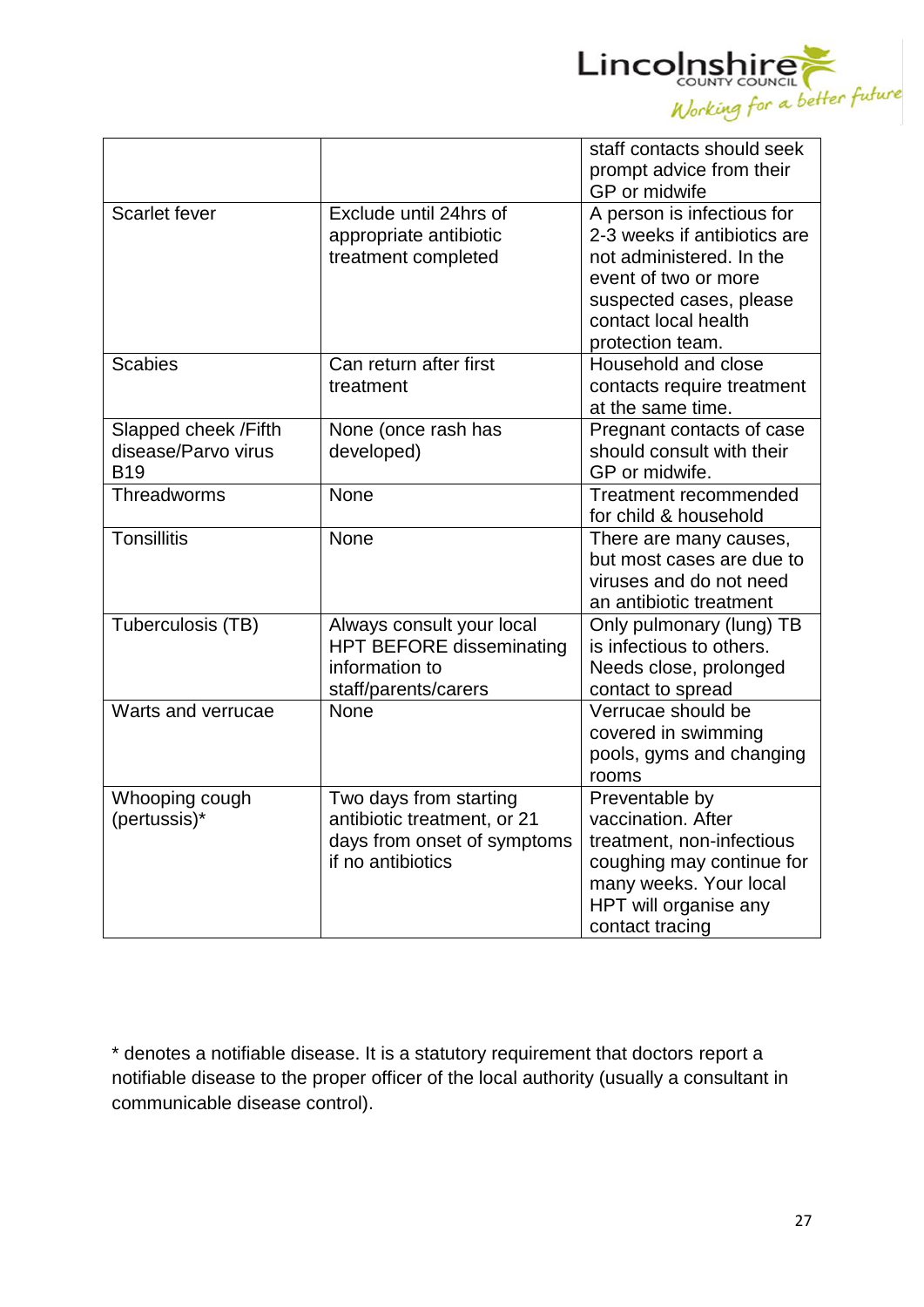# **APPENDIX D: Reporting Form**

| Name of Child care setting:           |                                             |                                 |                                    |               |               |  |  |
|---------------------------------------|---------------------------------------------|---------------------------------|------------------------------------|---------------|---------------|--|--|
| Date Outbreak started:                |                                             |                                 |                                    |               |               |  |  |
| Outbreak type: (D&V/respiratory etc.) |                                             |                                 |                                    |               |               |  |  |
| Child's name                          | <b>Address and</b><br><b>Contact number</b> | <b>Date Symptoms</b><br>started | <b>Time</b><br>symptoms<br>started | Date excluded | Date returned |  |  |
|                                       |                                             |                                 |                                    |               |               |  |  |
|                                       |                                             |                                 |                                    |               |               |  |  |
|                                       |                                             |                                 |                                    |               |               |  |  |
|                                       |                                             |                                 |                                    |               |               |  |  |
|                                       |                                             |                                 |                                    |               |               |  |  |
|                                       |                                             |                                 |                                    |               |               |  |  |
|                                       |                                             |                                 |                                    |               |               |  |  |
|                                       |                                             |                                 |                                    |               |               |  |  |
|                                       |                                             |                                 |                                    |               |               |  |  |
|                                       |                                             |                                 |                                    |               |               |  |  |
|                                       |                                             |                                 |                                    |               |               |  |  |
|                                       |                                             |                                 |                                    |               |               |  |  |
|                                       |                                             |                                 |                                    |               |               |  |  |
|                                       |                                             |                                 |                                    |               |               |  |  |
|                                       |                                             |                                 |                                    |               |               |  |  |
|                                       |                                             |                                 |                                    |               |               |  |  |
|                                       |                                             |                                 |                                    |               |               |  |  |
|                                       |                                             |                                 |                                    |               |               |  |  |
|                                       |                                             |                                 |                                    |               |               |  |  |